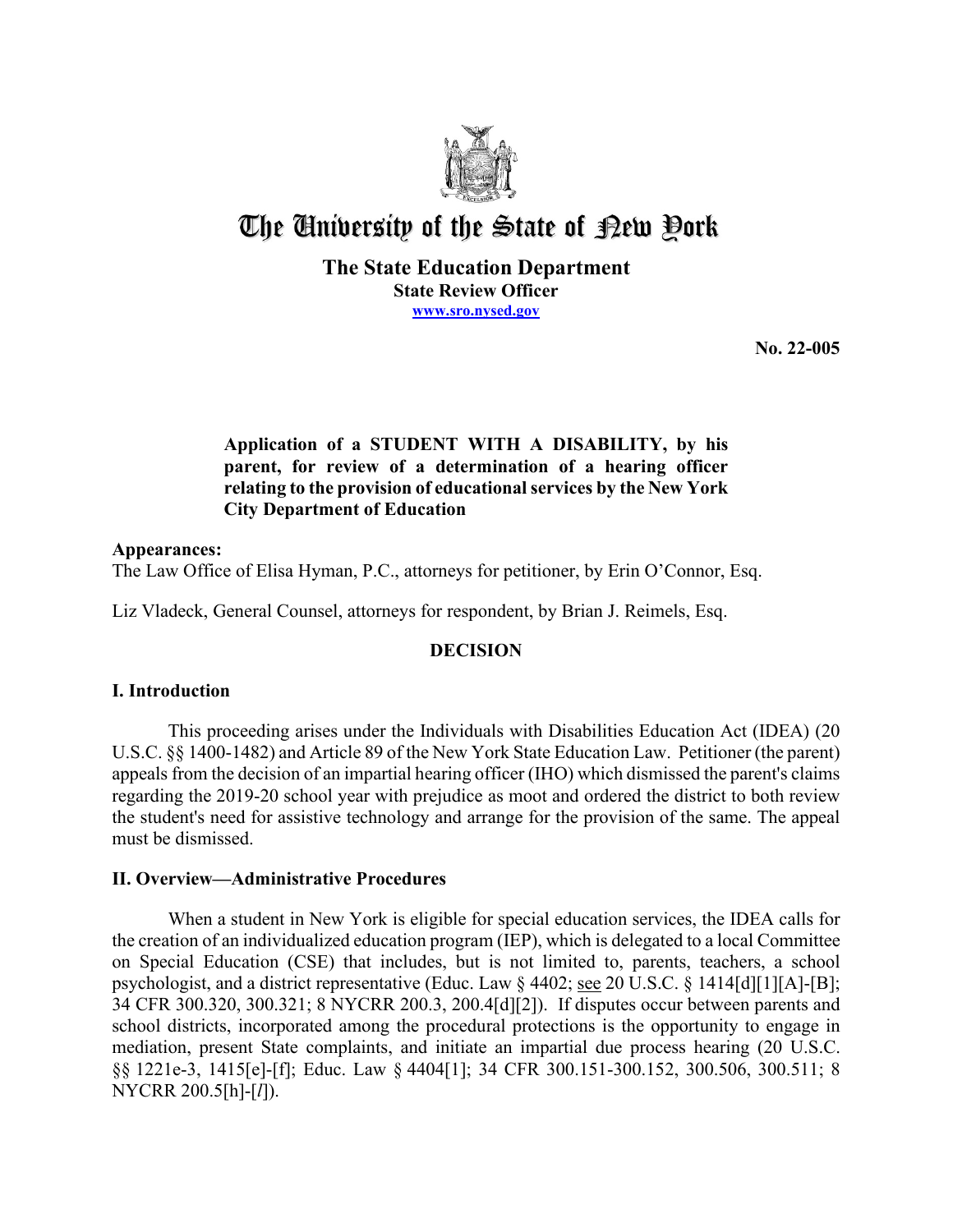disputed matters between parents and school districts regarding "any matter relating to the 300.507[a][1]). First, after an opportunity to engage in a resolution process, the parties appear at NYCRR 200.5[j]). An IHO typically conducts a trial-type hearing regarding the matters in dispute process (34 CFR 300.510[b][2], [c], 300.515[a]; 8 NYCRR 200.5[j][5]). A party may seek a IHO is binding upon both parties unless appealed (Educ. Law § 4404[1]). New York State has implemented a two-tiered system of administrative review to address identification, evaluation or educational placement of a student with a disability, or a student suspected of having a disability, or the provision of a free appropriate public education to such student" (8 NYCRR 200.5[i][1]; see 20 U.S.C. § 1415[b][6]-[7]; 34 CFR 300.503[a][1]-[2], an impartial hearing conducted at the local level before an IHO (Educ. Law § 4404[1][a]; 8 in which the parties have the right to be accompanied and advised by counsel and certain other individuals with special knowledge or training; present evidence and confront, cross-examine, and compel the attendance of witnesses; prohibit the introduction of any evidence at the hearing that has not been disclosed five business days before the hearing; and obtain a verbatim record of the proceeding (20 U.S.C. § 1415[f][2][A], [h][1]-[3]; 34 CFR 300.512[a][1]-[4]; 8 NYCRR 200.5[j][3][v], [vii], [xii]). The IHO must render and transmit a final written decision in the matter to the parties not later than 45 days after the expiration period or adjusted period for the resolution specific extension of time of the 45-day timeline, which the IHO may grant in accordance with State and federal regulations (34 CFR 300.515[c]; 8 NYCRR 200.5[j][5]). The decision of the

Officer (SRO) (Educ. Law § 4404[2]; <u>see</u> 20 U.S.C. § 1415[g][1]; 34 CFR 300.514[b][1]; 8 NYCRR 200.5[k]). The appealing party or parties must identify the findings, conclusions, and 300.514[b][2]; 8 NYCRR 279.12[a]). The SRO must ensure that a final decision is reached in the review and that a copy of the decision is mailed to each of the parties not later than 30 days after A party aggrieved by the decision of an IHO may subsequently appeal to a State Review orders of the IHO with which they disagree and indicate the relief that they would like the SRO to grant (8 NYCRR 279.4). The opposing party is entitled to respond to an appeal or cross-appeal in an answer (8 NYCRR 279.5). The SRO conducts an impartial review of the IHO's findings, conclusions, and decision and is required to examine the entire hearing record; ensure that the procedures at the hearing were consistent with the requirements of due process; seek additional evidence if necessary; and render an independent decision based upon the hearing record (34 CFR the receipt of a request for a review, except that a party may seek a specific extension of time of the 30-day timeline, which the SRO may grant in accordance with State and federal regulations (34 CFR 300.515[b], [c]; 8 NYCRR 200.5[k][2]).

## **III. Facts and Procedural History**

impartial hearings (see generally Parent Exs. B; C; Aug. 5, 2019 Interim IHO Decision; July 18, 2020 Interim IHO Decision).<sup>1</sup> Details relating to such previous impartial hearings are set forth It is noted that this appeal concerns a student, who has been the subject of several prior herein only to the extent that the underlying pendency decision and the decision being appealed

<span id="page-1-0"></span> also involved the student, but commenced subsequent to the case at issue, based upon a July 1, 2020 due process <sup>1</sup> Although not pertinent to the time period at issue in this appeal, the record contains references to the student's educational program having previously been at issue in IHO case numbers: 162210, 170014, and 174239 (see generally Parent Exs. B at p. 2, C at p. 2; Aug. 5, 2019 Interim IHO Decision at pp. 1-2) IHO case number 195507 complaint notice filed by the parent (July 18, 2020 Interim IHO Decision).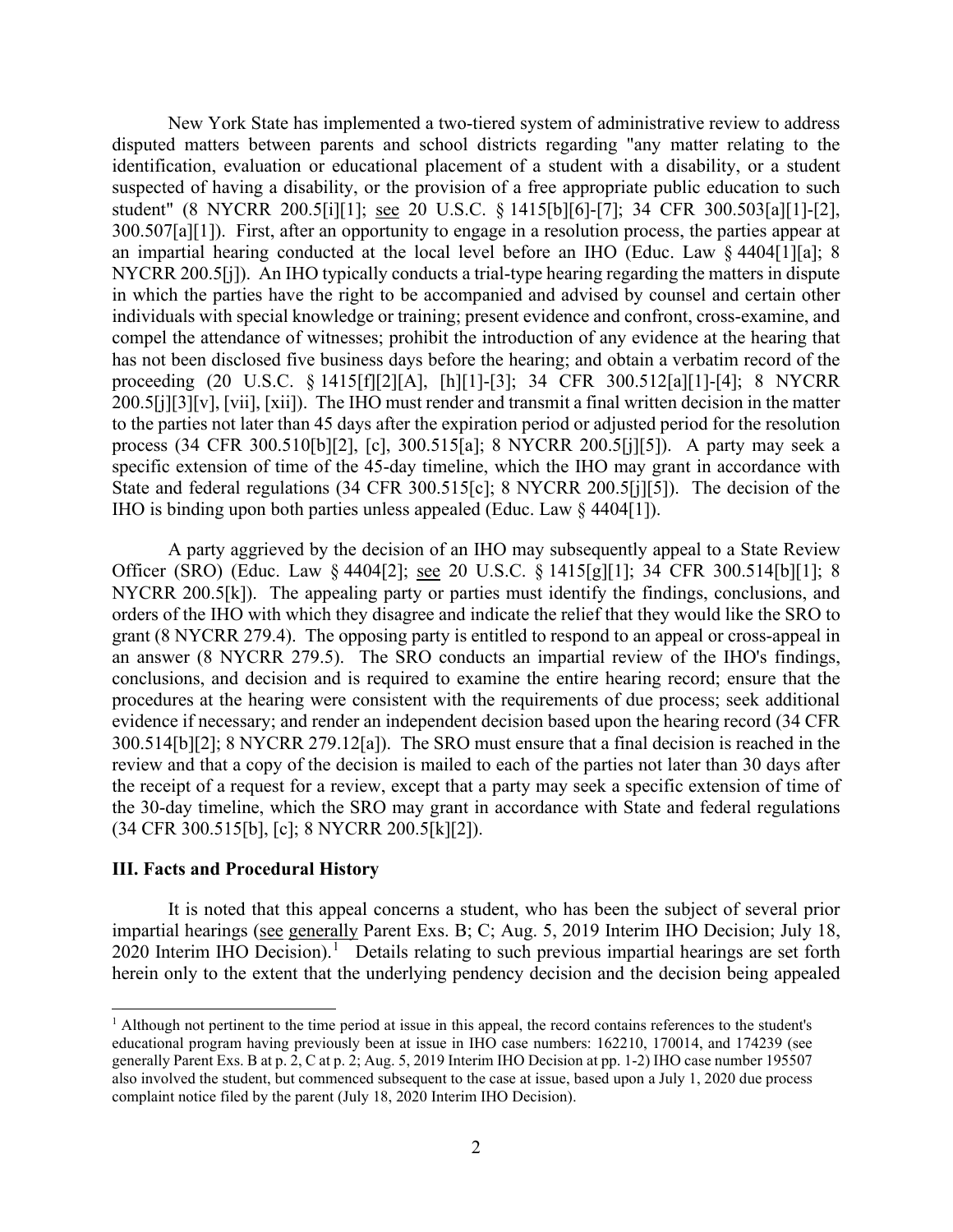cite to the same for support (IHO Decision at pp. 3). However, given the limited scope of this appeal, the parties' familiarity with the student's educational facts and the detailed procedural history of the case is presumed and will not be recited here in full.

and a speech-language disorder (Parent Exs. I at p. 12; DD  $\P$  40; GG at pp. 1-3, 17).<sup>2</sup> During the period relevant to this appeal, the student's eligibility for special education was not in dispute. The and comments regarding visual stimuli and his immediate environment, as well as to engage in meaningful conversation (Parent Ex. EE  $\P$  1[3](#page-2-1)-14).<sup>3</sup> The student had the tendency to "stare and smile" at the speaker when a directive was given or when asked a question (Parent Ex. FF  $\P$  23,  $26$ .<sup>4</sup> The student struggled with sensory processing and self-regulation skills, which affected his compared to other peers his age  $(id. \P 16)$ . The student also had deficits in motor planning and environment safely (id. 120). Additionally, the student was easily distracted, making it difficult to obtain and maintain his attention  $(id. \P\P 26, 27)$ . Lastly, the student engaged in a high rate of self-stimulatory behaviors (Parent Exs. I at p. 12; J at p. 13; DD ¶ 43; FF ¶ 21). Briefly, the student's educational history includes diagnoses of autism spectrum disorder student was deemed to have deficits that were multifaceted in nature and spanned across all areas of speech and language, which particularly impacted his ability to initiate spontaneous requests ability to focus, attend, and engage in activities of daily living (Parent Ex. EE  $\P$  16). The student also demonstrated that he had difficulty with his visual motor and perceptual skills as well as with grasping and fine motor skills, which affected his ability to complete academic tasks efficiently, postural endurance combined with muscle weakness, which made it a challenge to navigate his

 Prior to the time period germane to this appeal, the student had received early intervention Preschool Special Education (CPSE) (Parent Ex. GG at p. 2). The student's 2014 IEP services including speech therapy and occupational therapy  $(OT)$   $(id.)$ <sup>5</sup> In March 2016, in special education services in a specialized public school (id.). The parent rejected the placement services, which at the age of three transitioned into services recommended by a Committee of recommended placement within an 8:1+2 special class, extended school year services, and related preparation for the student transitioning to school-age programming, the CSE recommended on the basis that the student had been making limited progress with communication, cognitive, and social development; and because assistive technology and speech-language testing had not been conducted prior to the district's recommendation having been made (id. at pp. 2, 4). Therefore, according to the student's mother, at some point during the 2016-17 school year, the student

<span id="page-2-0"></span><sup>&</sup>lt;sup>2</sup> Some of the affidavit evidence prepared as exhibits for this proceeding were not paginated, therefore, where pagination was missing, paragraph numbers have been referenced, when possible.

<span id="page-2-1"></span> evidence, it is noted that the affidavit is not signed or notarized (Parent Ex. EE at pp. 7-8). <sup>3</sup> Although the district did not object to the affidavit of the coordinator of admissions at MSA being admitted as

<span id="page-2-2"></span><sup>&</sup>lt;sup>4</sup> The district also did not object to the affidavit of the student's teacher being admitted as evidence, which is not signed or notarized and relied on the information contained therein in its answer (see Answer  $\P$  5-6; Parent Ex. which could be the result of a typographical error or the result of reusing prior work product (Parent Ex. FF [28). FF at pp. 12-13). Further, the affidavit appears to erroneously provide information relating to another student,

<span id="page-2-3"></span><sup>&</sup>lt;sup>5</sup> No IEPs were submitted into the impartial hearing record, therefore background regarding the student's prior educational programming was provided by way of second-hand information contained in alternative evidentiary documents that had been submitted into the record.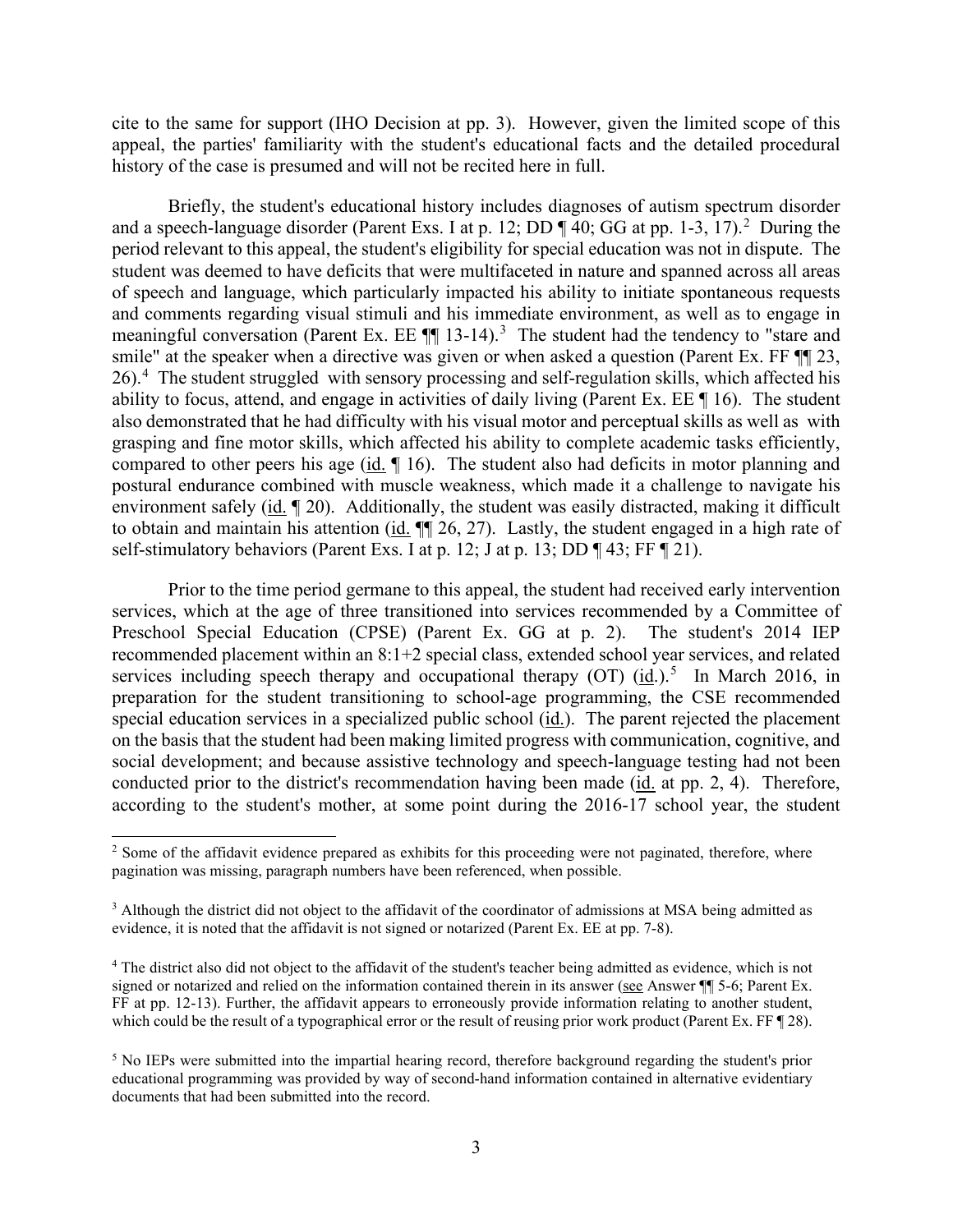enrolled at Manhattan Star Academy (MSA), a private special education school for students with global developmental delays, where he received multiple related services (Parent Exs. A ¶¶ 23-25; D  $\P$  23-25; E at p. 2; EE  $\P$  6, 11; GG at p. 2).<sup>6</sup>

 communication and academic skills (Tr. pp. 93; Parent Ex. GG at pp. 1, 7, 18). The evaluator that the student be provided with assistive technology support services, accessories for the recommended devices including noise cancelling headphones, and multiple software applications  $(id. at pp. 8-15).$ A March 15, 2017 private assistive technology assessment obtained by the parent determined that the student was an excellent candidate for assistive technology, namely "a range of light to high technological based communication and academic interventions" to develop his recommended that the student be provided with two different assistive technology devices, namely a 9.7-inch iPad Pro to serve as an augmentative and alternative communication (AAC) support for communication and a 12.9-inch iPad Pro for education (id. at pp. 10). It was also recommended

 technology devices sometime after the March 2017 assistive technology evaluation that (Tr. pp. 89, 91). The student also utilized an iPad belonging to his sibling (Tr. pp. 89, 91). The district did not provide the student with replacement assistive technology devices (Tr. pp. 88-90). According to the student's parent, the district provided the student with two assistive subsequently became inoperable (Tr. pp. 88-89, 92-93). Therefore, MSA loaned the student an assistive technology device that contained the software necessary for the student to communicate

 As relevant to the student's pendency placement in this proceeding, in an unappealed April 10, 2018 impartial hearing decision, IHO Carter found that the district failed to create an updated denial of a FAPE (Parent Ex. B at p. 3). IHO Carter found that the district failed to rebut the physical therapy (PT) per week (id. at pp. 3-4). The IHO also ordered the district to fund a hometraining by a board-certified behavioral analyst (BCBA) (id.). As early as May 2018, the student began to receive 15 hours of 1:1 ABA services in his home by way of an independent provider IEP and failed to offer the student a placement for the 2017-18 school year which constituted a appropriateness of the student's placement at MSA and ordered the student's placement to consist of a 12-month program at MSA in an 8:1+2 (or substantially similar program); a 1:1 in-school paraprofessional; special transportation for a short ride in an air-conditioned vehicle with an individual transportation paraprofessional; assistive technology supports and services; and related services consisting of four 30-minute sessions of individual speech-language therapy per week; three 30-minute sessions of individual OT per week; and two 30-minute sessions of individual based applied behavior analysis (ABA) program of 15 hours per week, and two hours of ABA (Parent Exs. I at p. 12; J at p. 12; DD at pp. 1-2, 4, 21).

 2018, IHO Briglio issued an interim decision regarding pendency in the parties' proceeding related to the 2018-19 school year which relied upon IHO Carter's aforementioned April 10, 2018 decision Similarly, relevant to the student's pendency placement in this proceeding, on July 31,

<span id="page-3-0"></span> documentation from MSA only confirms enrollment during the 2019-20 school year and does not verify the exact <sup>6</sup> The record contains documentation corroborating the student's attendance at MSA as early as 2017, however date when the student began attending MSA (Parent Exs. F at pp. 1-4, G at p. 1, FF ¶ 9; GG at pp. 1-2; see generally Parent Exs. K-V, BB-CC).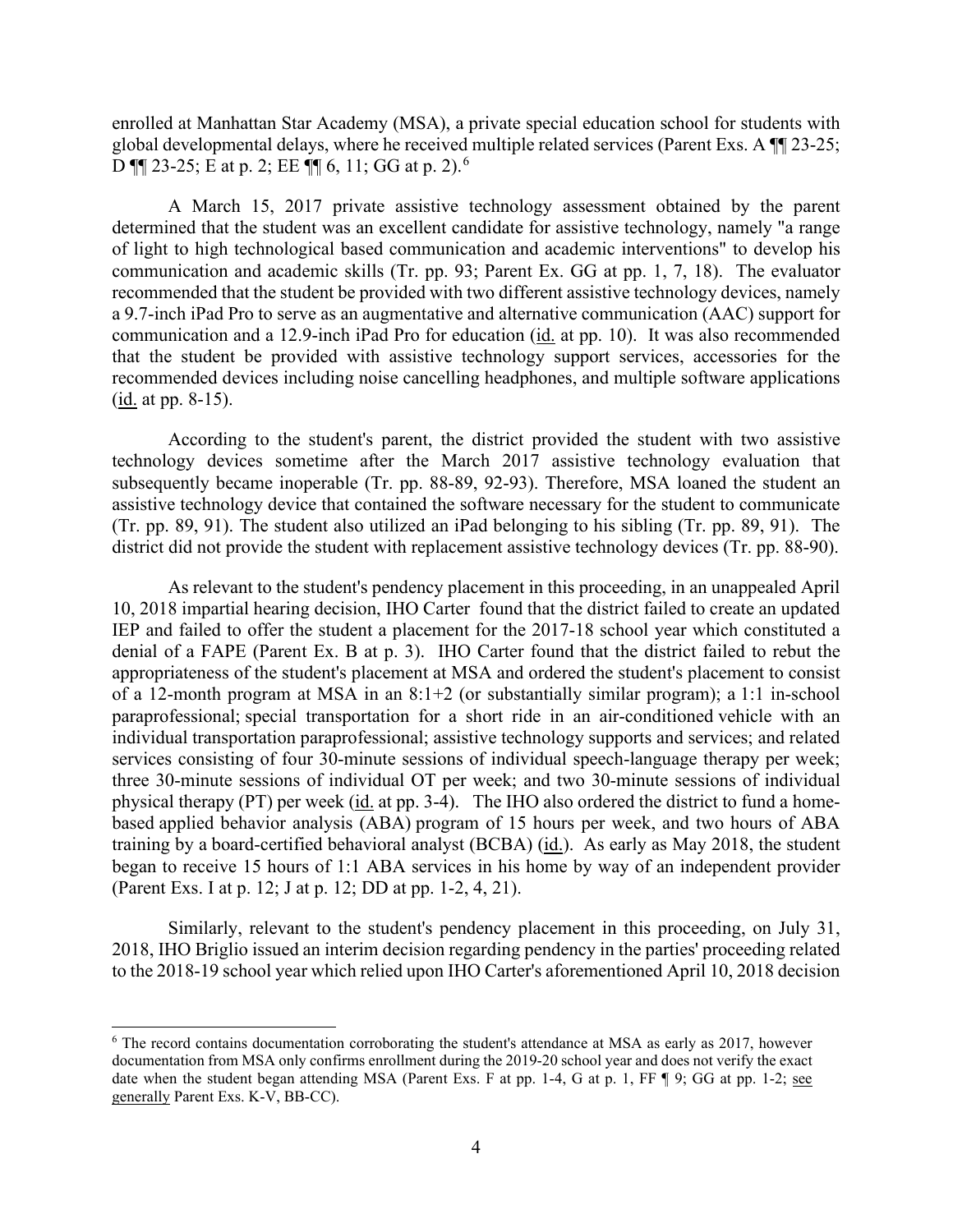19 school year (Parent Ex. C at pp. 2, 4). and thus he directed the district to fund the student's program at MSA and services for the 2018-

According to the parent, the CSE convened on or about January 22, 2019 (Parent Exs. A ¶ 7; D ¶ 58).<sup>7</sup>

 the student would continue to attend MSA for the 2019-20 school year based upon the January 2019 IEP being "fraught with substantive and procedural errors" which denied the student a FAPE (Parent Ex. D ¶¶ 1, 3, 59). Specifically, the parent's letter alleged in part that the district "failed to education process"(*id.* 15). In a letter dated June 14, 2019, the parent provided the district with ten days' notice that timely, thoroughly, and appropriately evaluate" the student, "failed to develop a substantively and procedurally valid IEP," "failed to provide timely and appropriate placements," "failed to employ appropriate evaluation, IEP development, and placement procedures," and "violated the [p]arent(s)' procedural rights under the IDEA which resulted in their exclusion from the special

 The student continued attending MSA for the 2019-20 extended school year, received related services, and participated in a home-based ABA program that provided 15 hours of 1:1 services per week (Parent Exs. F at p. 1-3; J at p. 1; DD ¶ 21; FF ¶ 12, GG at p. 2). The student FF  $\P$  33, 35). ABA services were also provided to the student virtually for a period, but this was limited in duration due to the COVID-19 pandemic and circumstances within the home (Tr. pp. 71, 80-81). In-person services provided by a home-based BCBA again commenced towards the end of May 2020 (Tr. pp. 71, 81). According to MSA's coordinator of admissions the student was Ex. FF  $\P$  8). From March 2020 until the end of the school year, the student was also provided with 30 minutes of live synchronous learning per week (15 minutes of math and 15 minutes of English language arts) and daily asynchronous learning for each class (Tr. pp. 66-68). During ceased attending MSA in-person after March 12, 2020 due to the COVID-19 pandemic (Parent Exs. EE ¶¶ 31-32; FF ¶ 33). Therefore, beginning on March 23, 2020, the student began a remote learning program with MSA which provided the student with live educational instruction, group instruction, related services, therapies, and pre-recorded instruction (Parent Exs. EE ¶¶ 32-34, 36; receiving "related services at the same mandate, frequency and duration" as when he attended classes in-person (Parent Ex. EE ¶ 35). The student's teacher also indicated that the student's therapists provided 30-minute live sessions according to the student's schedule (Tr. p. 67; Parent periods of asynchronous learning, the student was provided videos, websites, and worksheets to complete, but it was the student's parent's responsibility to provide one-to-one prompting and to make sure that the student was paying attention (Tr. pp. 68, 72).

## **A. Due Process Complaint Notice**

arguing that during the 2019-20 school year the district violated the United States Constitution; In a due process complaint notice dated July 1, 2019, the parent requested an impartial hearing, asserting a multitude of claims which were both procedural and substantive in nature, by federal laws including 42 U.S. C  $\S$  1983 (section 1983), the IDEA, the Americans with Disabilities Act (ADA), and section 504 of the Rehabilitation Act of 1973 (section 504); the New York State

<span id="page-4-0"></span> $7$  The student's January 2019 IEP, which was contested during the impartial hearing, was not submitted into the record.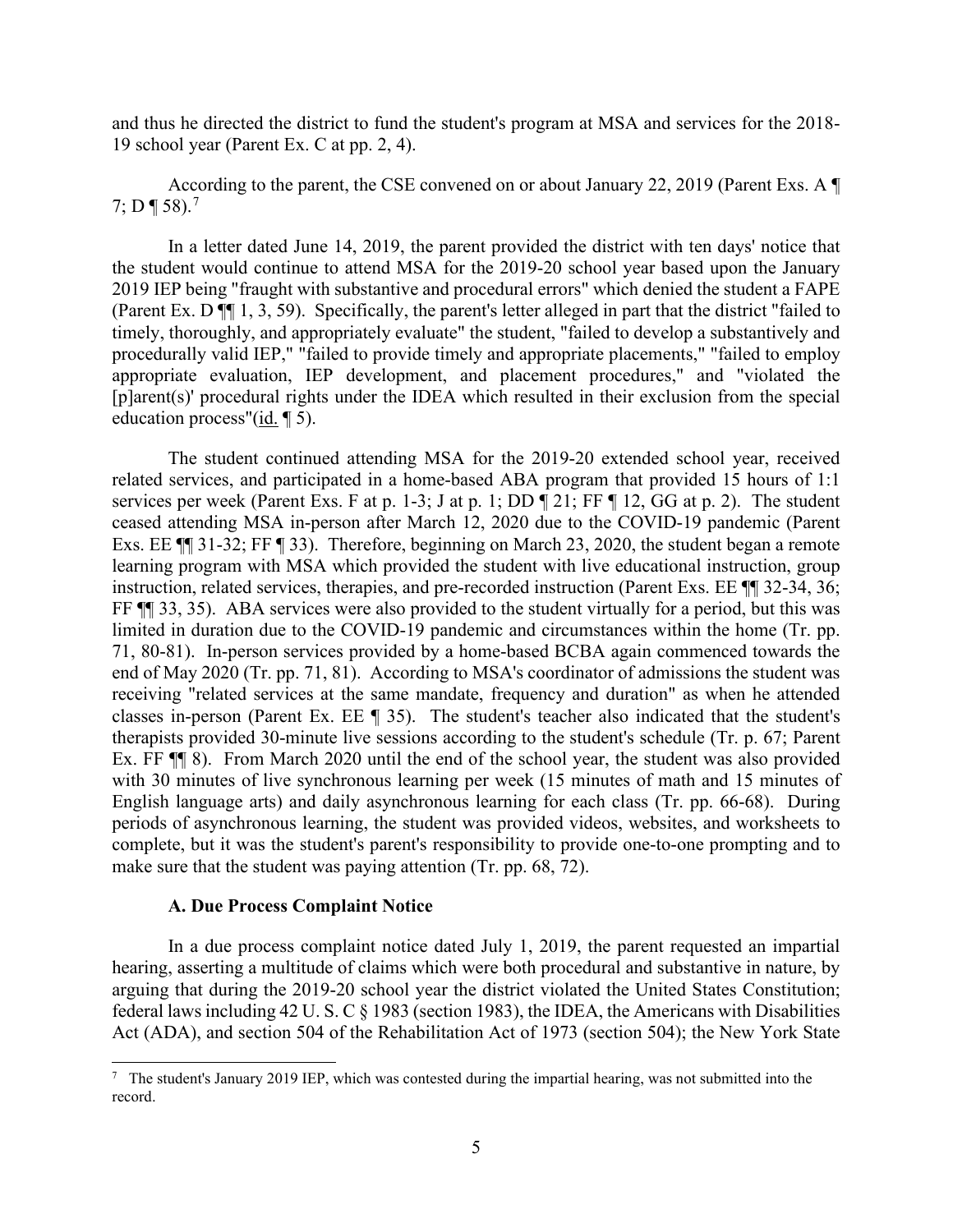as New York State regulations and guidelines (see Parent Ex. A  $\P$  1-2, 61-62, 72-75, 84).<sup>8</sup> Constitution; New York State laws including Article 89 of the New York Education Law; as well

significant deprivation of educational benefits (Parent Ex. A  $\P$  61-62). The parent asserted that but that the student's January 2019 IEP did not provide for the same (id. 162). The parent argued that the district failed to offer the student a timely and appropriate placement  $(\underline{\text{id}}, \P \P$  5, 61-62, 70). decisions and pendency agreements  $(i_d$ .  $\P$  $[4, 80)$ . Specifically with regard to the alleged denial of FAPE under IDEA, the parent's due process complaint notice included allegations that the district's evaluations, CSE meetings, IEPs, procedures, programs, and placements substantively and procedurally failed, which resulted in a she desired a program for the student that had sufficient individualized support and ABA therapy, Additionally, the parent alluded that the district had a practice of failing to implement IHO

 With respect to pendency, the parent requested a placement that mirrored what had been previously ordered in the unappealed April 10, 2018 decision by IHO Carter (Parent Ex. A ¶¶ 82- 84). Specifically, the parent requested a pendency order which continued the student's placement at MSA in an 8:1+2 class or substantially similar class, an extended school year, a full-time 1:1 in- individual PT, 15 hours per week of home-based ABA services, two hours of ABA training per ride in an air-conditioned vehicle, and a full-time 1:1 transportation paraprofessional (id. ¶ 83school paraprofessional, four 30-minute sessions per week of individual speech-language therapy, three 30-minute sessions per week of individual OT, two 30-minute sessions per week of month by a BCBA, assistive technology, special education transportation consisting of a short bus 84).

 The parent argued that final resolution of this matter should consist of findings that the placement based upon the student's progress, and provide continued funding for the student's attendance at such school (Parent Ex. A  $\P$  25, 30, 42, 51-52, 58, 69, 84). The parent requested related services including home-based ABA and an 8:1+2 student to teacher ratio in a special education classroom (id. 184). With regard to the parent's request for transportation, the parent requested (id.). Additionally, transportation or transportation costs were requested for travel to and from programs and services (*id.*). The parent also requested compensatory services to make the district failing to comply with pendency or interim orders (id.). The parent asserted that any student could secure appropriate providers (*id.*). district denied the student a FAPE for the 2019-20 school year, that MSA was an appropriate stated that she desired for the student to spend a limited amount of time traveling, but if this could not be achieved, a car service to transport the student to and from school and home was being up for the district's failure to provide a FAPE during the 2019-20 school year, and for any time periods during the administrative proceedings in which the student did not receive services due to afterschool or home-based services should be authorized at "enhanced rates" to ensure that the

 The parent asserted that if the district was unable to secure a licensed behavior analyst (LBA) to provide services to the student, the district alternatively must fund 1:1 instruction with

<span id="page-5-0"></span><sup>8</sup> The parent's due process complaint notice contains significant background information and allegations associated with years prior to the one at issue (see Parent Ex. A ¶¶ 4-59). As this appeal relates solely to issues associated with the 2019-20 school year, such claims raised in the due process complaint notice related to previous years will not be fully set forth herein.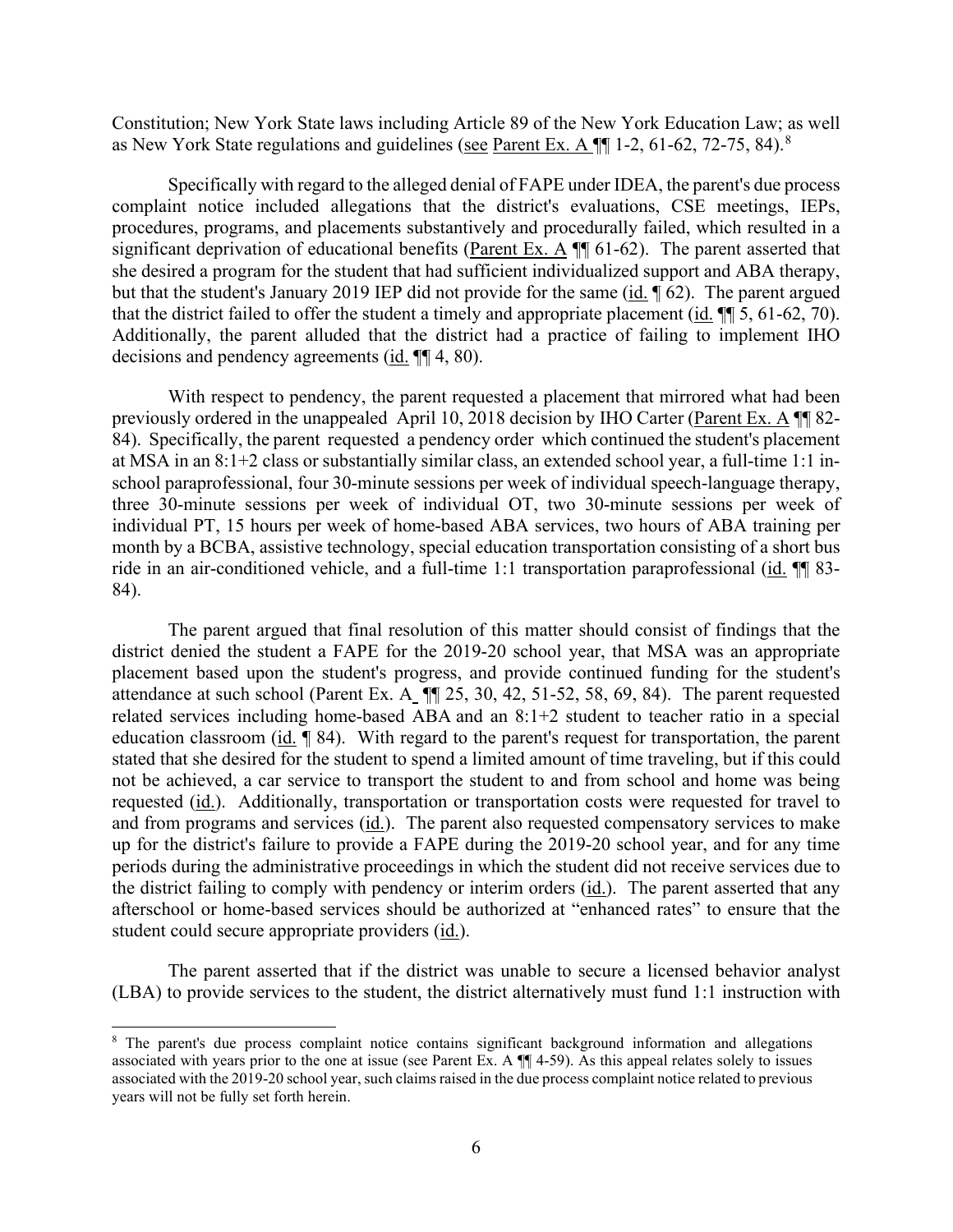behavioral support until such time that the district was able to locate an LBA (Parent. Ex. A. 84.). The parent requested that the district bear any other costs related to the relief sought and education for the 2019-20 school year, the debts should be satisfied or reimbursed (*id.*). The parent also requested any additional relief deemed appropriate by the impartial hearing officer, but that evaluations may recommend greater or different services than what was originally requested (*id.*). indicated that if she was to incur any other debts or extend any funds with respect to the student's was not known to the parent when the hearing was requested, on the ground that independent Lastly, the parent requested that the district fund her attorneys' fees (id.).

## **B. Impartial Hearing Officer Decision**

 with the parties on August 5, 2019 to address the student's pendency placement (Tr. p. 3). A decision and order on pendency was issued on the same day (Tr. p. 3; see generally Aug. 5, 2019 Interim IHO Decision pp.1-2, 5). The pendency decision ordered that the prior unappealed 2-4).  $9$ In response to the parent's July 1, 2019 due process complaint notice, IHO Briglio was appointed again to hear the 2019-20 school year proceeding and he convened an impartial hearing impartial hearing decision dated April 10, 2018 and the un-appealed July 31, 2018 pendency decision, constituted the student's pendency placement (Aug. 5, 2019 Interim IHO Decision at pp.

 Accordingly, for pendency the IHO ordered the district to immediately fund the student's Decision at p. 4). The IHO held that funding was to commence the date in which the parent requested the hearing, July 1, 2019, which was also the start of the 2019-20 extended school year another matter involving the 2018-19 school year remained pending, so the district was not to fund any duplicate pendency services (*id.*). Additionally, the funding ordered was to be provided upon proof of provision of services and attendance (*id.*). tuition at MSA with a 1:1 paraprofessional, assistive technology, related services, special transportation, and 15 hours per week of ABA in the student's home (Aug. 5, 2019 Interim IHO and continue until the matter was completed or agreed to by the parties (id.). The IHO noted that

 On August 13, 2019, the IHO denied consolidation of this proceeding with the then pending 2018-19 proceeding (Aug. 13, 2019 Interim IHO Decision at pp. 2-3). Similarly, on July 18, 2020,

<span id="page-6-0"></span> unappealed pendency decision dated July 21, 2019, such reasoning was in error. As has recently been explained appropriateness of the unilateral placement (see 34 CFR 300.518[d]; 8 NYCRR 200.5[m][2], Ventura de Paulino, a Student with a Disability, No. 20-165; Application of a Student with a Disability, No. 20-096). Accordingly, matter, July 1, 2019" (Aug. 5, 2019 Interim IHO Decision at p. 4). While the distinction is academic in this case, 9 While not directly at issue in this matter, to the extent the IHO, in part, based his pendency decision on the prior in other State-level review proceedings, a pendency decision in one proceeding may not serve as the basis for pendency in a future proceeding because, in order to represent an agreement between the parties, the unappealed decision upon which pendency may be based must be a decision on the merits, including a determination of the 959 F.3d at 536; Schutz, 290 F.3d at 484-85 [explaining that "a final administrative decision by a state review board, agreeing with a parent's decision about their child's placement, constitutes a 'placement' within the meaning of the pendent placement provision of the IDEA"]; Letter to Hampden, 49 IDELR 197), see also Application of the IHO should have limited the basis for pendency to the placement and program found in the unappealed April 10, 2018 IHO Decision rather than expand it to encompass the unappealed July 31, 2018 pendency order and "the actual program and services [the student] was receiving at the time of the [due process complaint notice] in this the practice of relying on interim decisions to establish pendency has proven problematic in many proceedings.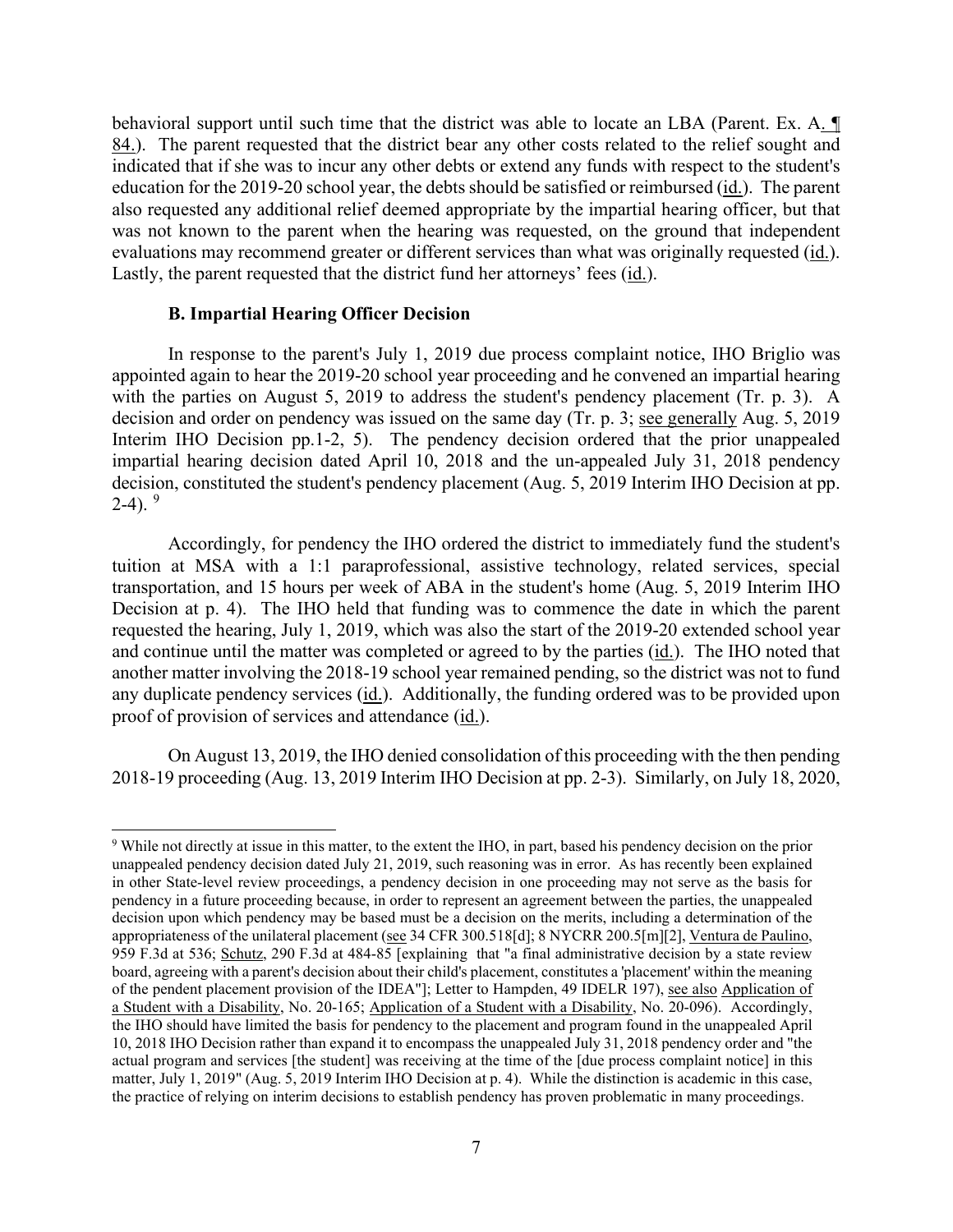matter commenced (July 18, 2020 Interim IHO Decision at pp. 2-3). the IHO denied consolidation with the then pending 2020-21 proceeding that was filed after this

 The parties appeared for nine additional hearing dates during which they discussed the settlement were ultimately unsuccessful, and the hearing proceeded on the merits, with the district representing that it would not be presenting any evidence or witnesses to contest the claims made by the parent regarding the 2019-20 school year (Tr. pp. 47, 54, 58). On the final day of the impartial hearing in June 2020, while the student was attending MSA, the parent's counsel began "over the course of the last several weeks, even before COVID" and that the parent wanted an parent submitted a closing brief in October 2020 (Tr. pp. 93-98; IHO Ex. II). status of the case, including the possibility of settlement (see Tr. pp. 7-99). However, efforts at explaining to the IHO that a new problem had arisen with the student's assistive technology devices order for new devices based upon previous orders and the need documented in the March 2017 assistive technology assessment (Tr. pp. 84-86). The hearing concluded on June 13, 2020, and the

Approximately 14 months later, the IHO issued a final decision on December 10, 2021, which found that the district conceded it failed to provide the student a FAPE for the 2019-20 extended school year (IHO Decision at pp. 1, 4-5). The IHO also decided that the student "benefitted from the program and services he received while at MSA and in the home ABA program and that the program and services were designed to meet the student's special education needs" (IHO Decision at p. 3).

 previously determined by both the un-appealed April 10, 2018 impartial hearing decision and the 2019-20 school year (IHO Decision at p. 3 ). The IHO also noted that a pendency agreement had been reached in the case pertaining to the 2020-21 school year, which required the district to requested and granted in this case for the 2019-20 school year (*id.* at p. 4). Accordingly, the IHO parent was or should have been funded through pendency" the matter was moot (id. at pp. 3-4). IDEA claim" (id. at p. 4). Therefore, the IHO dismissed the parent's due process complaint notice with prejudice "upon full provision and payment for pendency services ordered herein" (id. at p. In the final decision, the IHO again acknowledged that pendency in this matter was continued receipt of such program and services pursuant to the July 31, 2018 pendency decision, which in effect continued the program that was provided during the 2018-19 school year into the continue funding the student's program at MSA and to provide the related services that had been decided that because the 2019-20 school year was complete and "all of the relief requested by the The IHO asserted that because a "requisite dispute in special education case must persist throughout the litigation… pendency retaining student in parent's chosen placement moots parent's 5).

 technology, as the remaining claims were dismissed (IHO Decision at p. 5). The IHO explicitly services" for the 2019-20 extended school year, including transportation, within 30 days of the order (<u>id.</u>). With respect to relief, the IHO only specifically addressed the parent's request for assistive ordered the district to review with the parent and her counsel the assistive technology that the student needed according to an evaluation and arrange for the provision of the same (id.). However, the IHO also ordered that the district fund "any un-funded pendency program and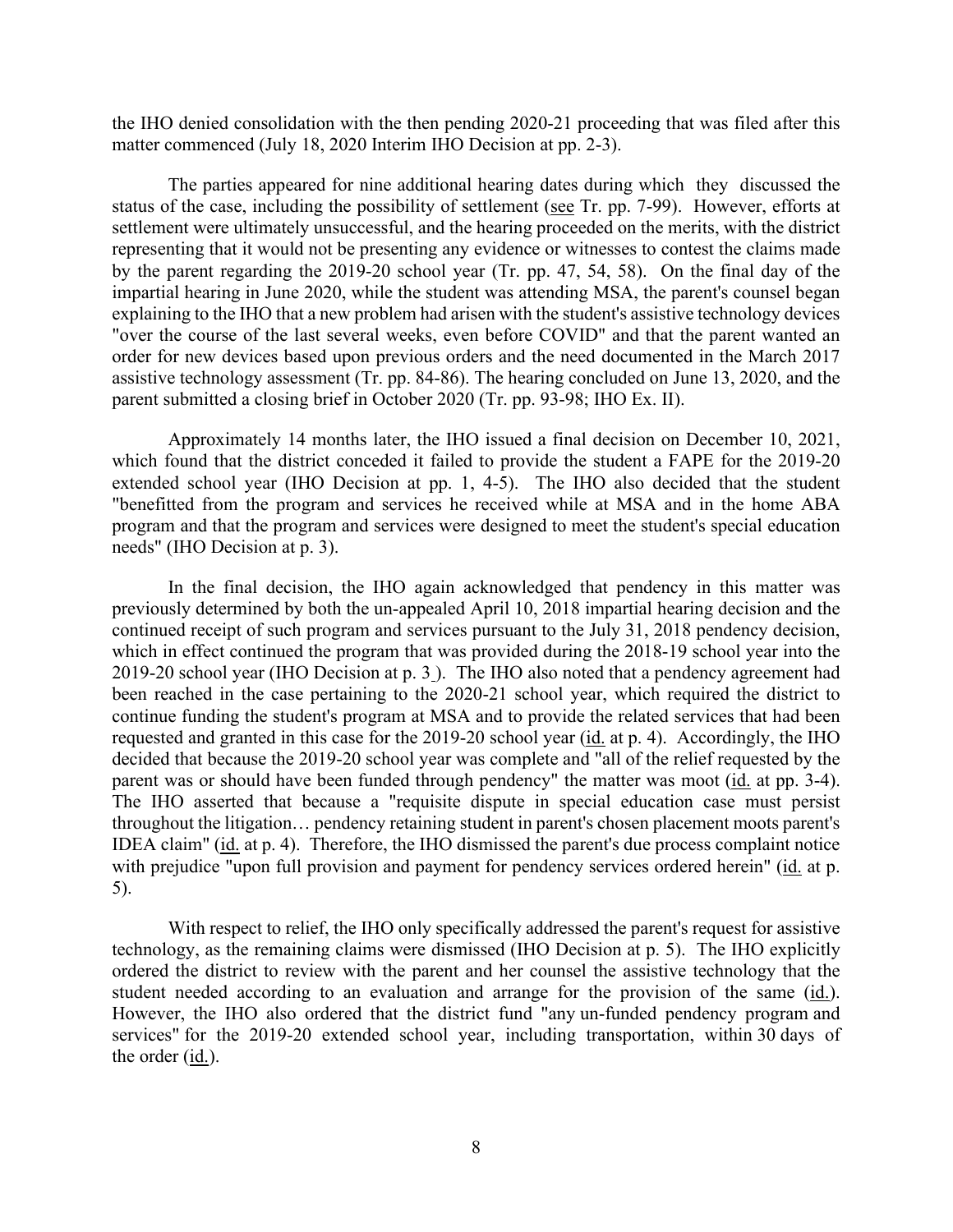#### **IV. Appeal for State-Level Review**

 was improper as it was ultra vires, violated due process, wrongly determined that the claims were pendency services". The parent appeals, asserting that the IHO's decision to dismiss her claims with prejudice moot, and was confusing due to being conditioned upon the "full provision and payment for

 a dismissal would be forthcoming, providing the parent with no opportunity to be heard or present The parent argues that the IHO's ruling was incorrect because the district did not raise the defense of mootness during the proceeding or request for the case to be dismissed with prejudice, rather the IHO did so sua sponte. The parent asserts that the IHO failed to provide any notice that evidence establishing that the claims were not moot.

 the conduct complained of is "capable of repetition, yet evading review." The parent asserts that to provide and recommend appropriate assistive technology even after it had been ordered. she had prevailed on claims made regarding the district's failure to create an IEP providing for an 8:1+2 classroom with 1:1 instruction using ABA, as well as the district failing to provide assistive technology. The parent argues that such repetition is also demonstrated by the fact that she again requested impartial hearings on these issues for the 2020-21 and 2021-22 school years. On appeal, the parent alleges that this case meets an exception to the mootness doctrine, as the district repeated its conduct with relation to the placement process, IEP process, and its failure Furthermore, the parent asserts that such repetition could be verified by the fact that for two years

 The parent further argues that the IHO failed to make rulings on the merits for all claims student a FAPE. The parent asserts that the IHO should have awarded declaratory relief and found raised in her due process complaint notice, including those associated with the district denying the that the unilateral placement of the student at MSA was appropriate with additional services and supports because the second portion of the Burlington/Carter test was satisfied. Additionally, the parent argues that IHO should have ruled on the parent's claims made pursuant to section 504 and Section 1983.

 states that the IHO's order is contradictory as it requires a review of the student's need for assistive district did not rebut the parent's ongoing request for replacement assistive technology, the IHO The parent alleges that if the case was moot, no relief would have been ordered. The parent technology before arranging for the provision of the same, but simultaneously states that because the 2019-20 school year ended no further relief could be awarded. The parent asserts that because the previously conducted assistive technology evaluation was submitted into the record and the should have simply directed the district to replace or repair the student's device, which had still not occurred. Similarly, the parent asserts that because her request for reimbursement of the student's tuition deposit paid to MSA necessitated review, reversal of the IHO's decision is warranted.

 the district failed to provide the student a FAPE for the 2019-20 school year, that the pendency program at MSA was appropriate, and order the district to provide functional assistive technology Therefore, as relief the parent requests for a decision to be made on the merits for all issues raised in the due process complaint notice on the grounds that such claims were improperly rendered moot. Specifically, on appeal the parent seeks for the IHO to explicitly find that and any additional relief deemed appropriate.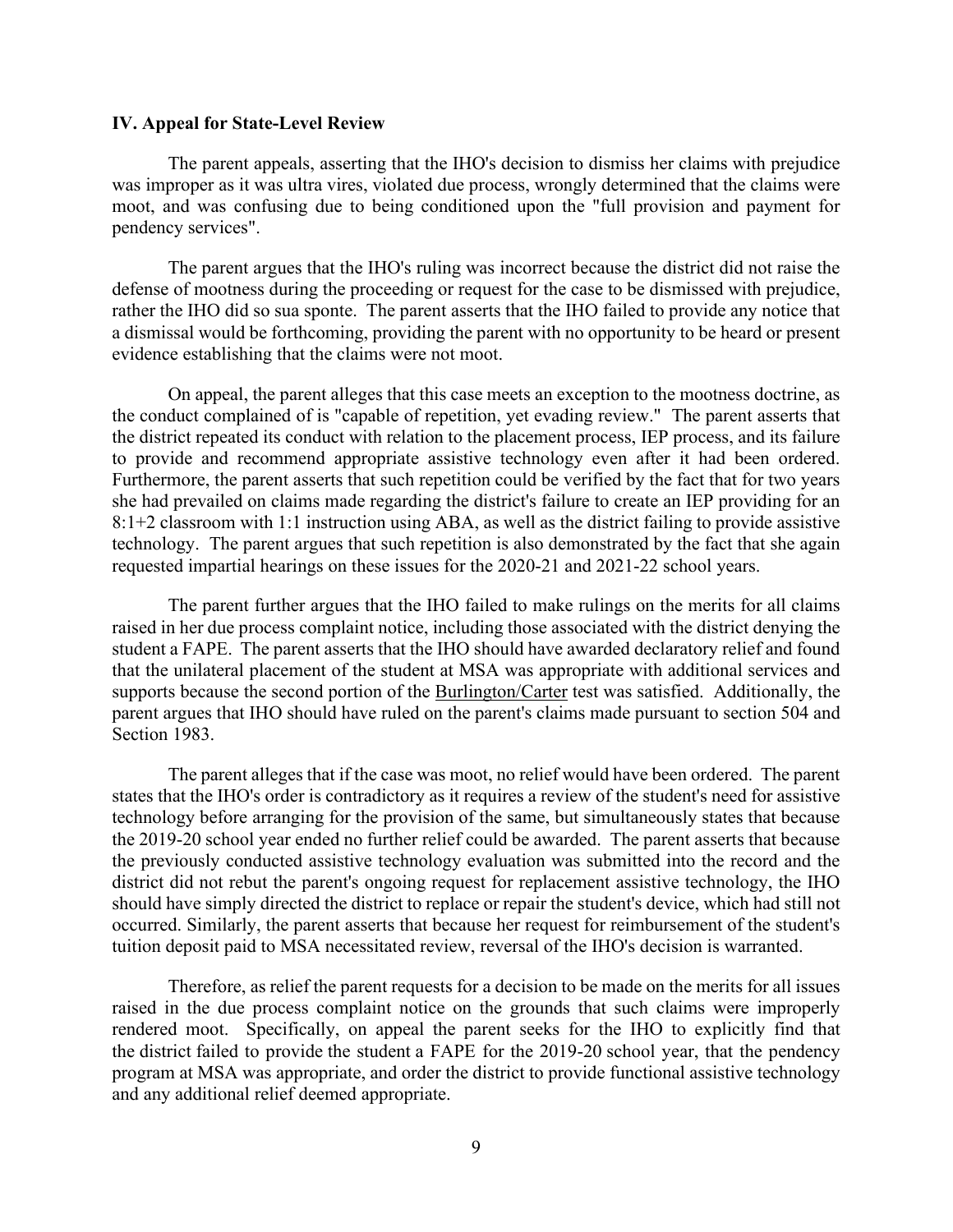vague, and overbroad claims; and the parent makes systemic claims as well as section 504 and Section 1983 that cannot be reviewed due to a lack of jurisdiction in these administrative proceedings. Additionally, the district asserts that for the first time on appeal, the parent sought a appropriate. The district asserts that the assistive technology ordered by the IHO did not contradict with the finding of mootness, as the IHO found that "no further relief could be awarded after awarding some [assistive technology] relief." The district also argues that the request for reimbursement for a tuition deposit was not moot because the student had been at MSA throughout subsequent school years is not evidence of the assistive technology issue evading review. Lastly, the district asserts that the IHO failing to rule on prongs I and II of the **Burlington/Carter** analyses In an answer, the district argues that dismissal was proper because the IHO explicitly determined that the district had conceded FAPE for the 2019-20 school year; the parent makes finding that the pendency program provided to the student during the 2019-20 school year was the pendency of the case and therefore any tuition paid by the parent would be reimbursed. The district asserts the student was able to access remote education during the 2019-20 school year, the student made progress, and no lapse was reported due to missing or broken assistive technology equipment. The district states that the fact that the parent filed due process complaint notices for did not affect the overall outcome of the case, as the student's entitlement to pendency at MSA had already been addressed.

## **V. Applicable Standards**

Two purposes of the IDEA (20 U.S.C. §§ 1400-1482) are (1) to ensure that students with disabilities have available to them a FAPE that emphasizes special education and related services designed to meet their unique needs and prepare them for further education, employment, and independent living; and (2) to ensure that the rights of students with disabilities and parents of such students are protected (20 U.S.C. § 1400[d][1][A]-[B]; see generally Forest Grove Sch. Dist. v. T.A., 557 U.S. 230, 239 [2009]; Bd. of Educ. of Hendrick Hudson Cent. Sch. Dist. v. Rowley, 458 U.S. 176, 206-07 [1982]).

 A FAPE is offered to a student when (a) the board of education complies with the 2014]; <u>R.E. v. New York City Dep't of Educ.</u>, 694 F.3d 167, 189-90 [2d Cir. 2012]; <u>M.H. v. New</u> 458 U.S. at 206; see T.P. v. Mamaroneck Union Free Sch. Dist., 554 F.3d 247, 253 [2d Cir. 2009]). errors render an IEP legally inadequate under the IDEA (M.H., 685 F.3d at 245; A.C. v. Bd. of procedural requirements set forth in the IDEA, and (b) the IEP developed by its CSE through the IDEA's procedures is reasonably calculated to enable the student to receive educational benefits (Rowley, 458 U.S. at 206-07; T.M. v. Cornwall Cent. Sch. Dist., 752 F.3d 145, 151, 160 [2d Cir. York City Dep't of Educ., 685 F.3d 217, 245 [2d Cir. 2012]; Cerra v. Pawling Cent. Sch. Dist., 427 F.3d 186, 192 [2d Cir. 2005]). "'[A]dequate compliance with the procedures prescribed would in most cases assure much if not all of what Congress wished in the way of substantive content in an IEP'" (Walczak v. Fla. Union Free Sch. Dist., 142 F.3d 119, 129 [2d Cir. 1998], quoting Rowley, 458 U.S. at 206; <u>see T.P. v. Mamaroneck Union Free Sch. Dist.</u>, 554 F.3d 247, 253 [2d Cir. 2009]).<br>The Supreme Court has indicated that "[t]he IEP must aim to enable the child to make progress.<br>After all, the essential fu advancement" (Endrew F. v. Douglas Cty. Sch. Dist. RE-1, 580 U.S. \_\_, 137 S. Ct. 988, 999 [2017]). While the Second Circuit has emphasized that school districts must comply with the checklist of procedures for developing a student's IEP and indicated that "[m]ultiple procedural violations may cumulatively result in the denial of a FAPE even if the violations considered individually do not" (R.E., 694 F.3d at 190-91), the Court has also explained that not all procedural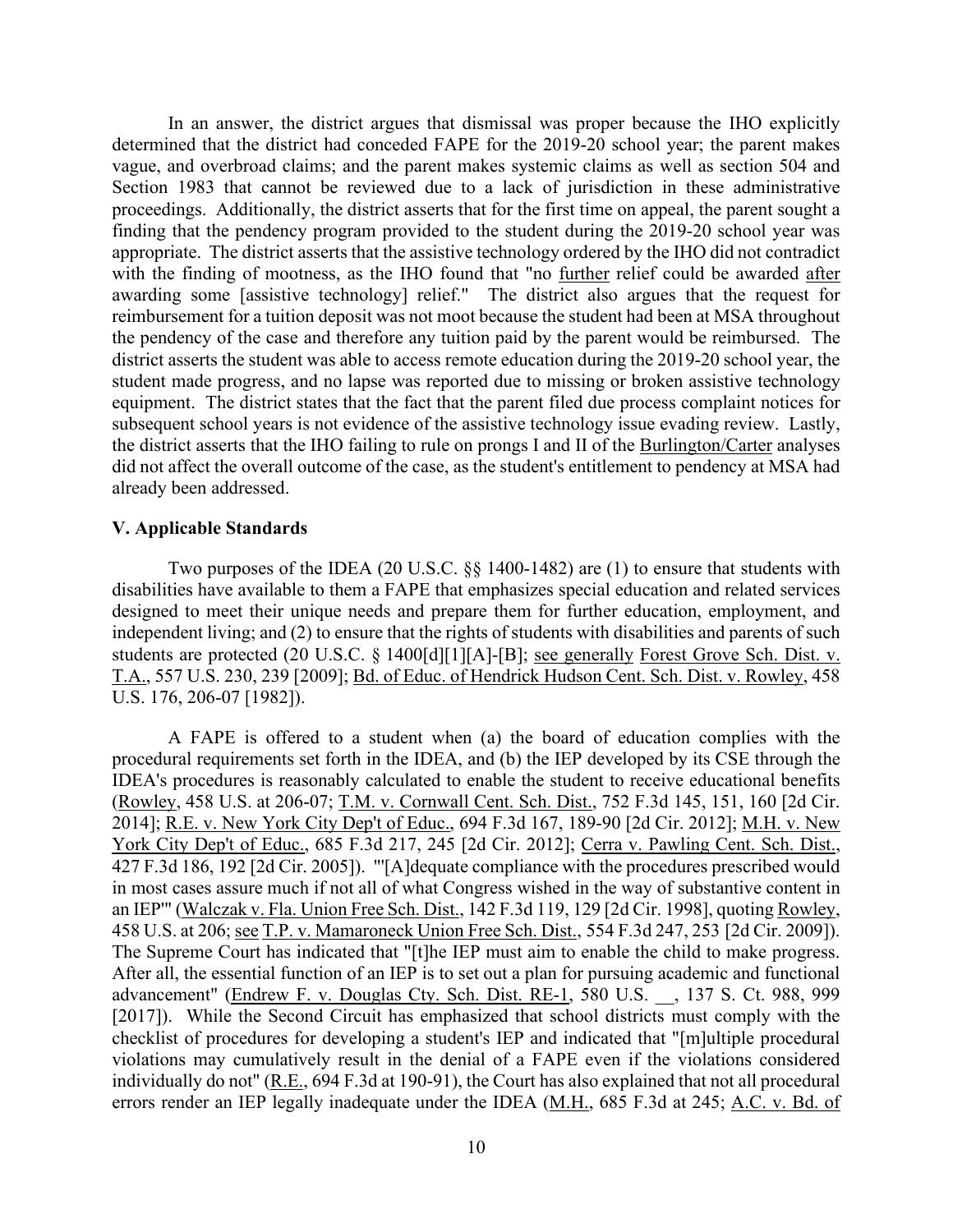parents' opportunity to participate in the decision-making process regarding the provision of a Educ. of the Chappaqua Cent. Sch. Dist., 553 F.3d 165, 172 [2d Cir. 2009]; Grim v. Rhinebeck Cent. Sch. Dist., 346 F.3d 377, 381 [2d Cir. 2003]). Under the IDEA, if procedural violations are alleged, an administrative officer may find that a student did not receive a FAPE only if the procedural inadequacies (a) impeded the student's right to a FAPE, (b) significantly impeded the FAPE to the student, or (c) caused a deprivation of educational benefits (20 U.S.C. § 1415[f][3][E][ii]; 34 CFR 300.513[a][2]; 8 NYCRR 200.5[j][4][ii]; Winkelman v. Parma City Sch. Dist., 550 U.S. 516, 525-26 [2007]; R.E., 694 F.3d at 190; M.H., 685 F.3d at 245).

based on a determination of whether the student received a FAPE (20 U.S.C. § 1415[f][3][E][i]). adequacy of a given IEP turns on the unique circumstances of the child for whom it was created" produce progress, not regression,' and . . . affords the student with an opportunity greater than mere 200.6[a][1]; <u>see Newington,</u> 546 F.3d at 114; Gagliardo v. Arlington Cent. Sch. Dist., 489 F.3d The IDEA directs that, in general, an IHO's decision must be made on substantive grounds A school district offers a FAPE "by providing personalized instruction with sufficient support services to permit the child to benefit educationally from that instruction" (Rowley, 458 U.S. at 203). However, the "IDEA does not itself articulate any specific level of educational benefits that must be provided through an IEP" (Walczak, 142 F.3d at 130; see Rowley, 458 U.S. at 189). "The (Endrew F., 137 S. Ct. at 1001). The statute ensures an "appropriate" education, "not one that provides everything that might be thought desirable by loving parents" (Walczak, 142 F.3d at 132, quoting Tucker v. Bay Shore Union Free Sch. Dist., 873 F.2d 563, 567 [2d Cir. 1989] [citations omitted]; see Grim, 346 F.3d at 379). Additionally, school districts are not required to "maximize" the potential of students with disabilities (Rowley, 458 U.S. at 189, 199; Grim, 346 F.3d at 379; Walczak, 142 F.3d at 132). Nonetheless, a school district must provide "an IEP that is 'likely to 'trivial advancement'" (Cerra, 427 F.3d at 195, quoting Walczak, 142 F.3d at 130 [citations omitted]; see T.P., 554 F.3d at 254; P. v. Newington Bd. of Educ., 546 F.3d 111, 118-19 [2d Cir. 2008]). The IEP must be "reasonably calculated to provide some 'meaningful' benefit" (Mrs. B. v. Milford Bd. of Educ., 103 F.3d 1114, 1120 [2d Cir. 1997]; see Endrew F., 137 S. Ct. at 1001 [holding that the IDEA "requires an educational program reasonably calculated to enable a child to make progress appropriate in light of the child's circumstances"]; Rowley, 458 U.S. at 192). The student's recommended program must also be provided in the least restrictive environment (LRE) (20 U.S.C. § 1412[a][5][A]; 34 CFR 300.114[a][2][i], 300.116[a][2]; 8 NYCRR 200.1[cc], 105, 108 [2d Cir. 2007]; Walczak, 142 F.3d at 132).

education curriculum (see 34 CFR 300.320[a][2][i], [2][i][A]; 8 NYCRR 200.4[d][2][iii]), and An appropriate educational program begins with an IEP that includes a statement of the student's present levels of academic achievement and functional performance (see 34 CFR 300.320[a][1]; 8 NYCRR 200.4[d][2][i]), establishes annual goals designed to meet the student's needs resulting from the student's disability and enable him or her to make progress in the general provides for the use of appropriate special education services (see 34 CFR 300.320[a][4]; 8 NYCRR 200.4[d][2][v]).<sup>[10](#page-10-0)</sup>

<span id="page-10-0"></span> setting and achieve on grade level, the educational program set forth in the student's IEP "must be appropriately ambitious in light of his [or her] circumstances, just as advancement from grade to grade is appropriately  $10$  The Supreme Court has stated that even if it is unreasonable to expect a student to attend a regular education ambitious for most children in the regular classroom. The goals may differ, but every child should have the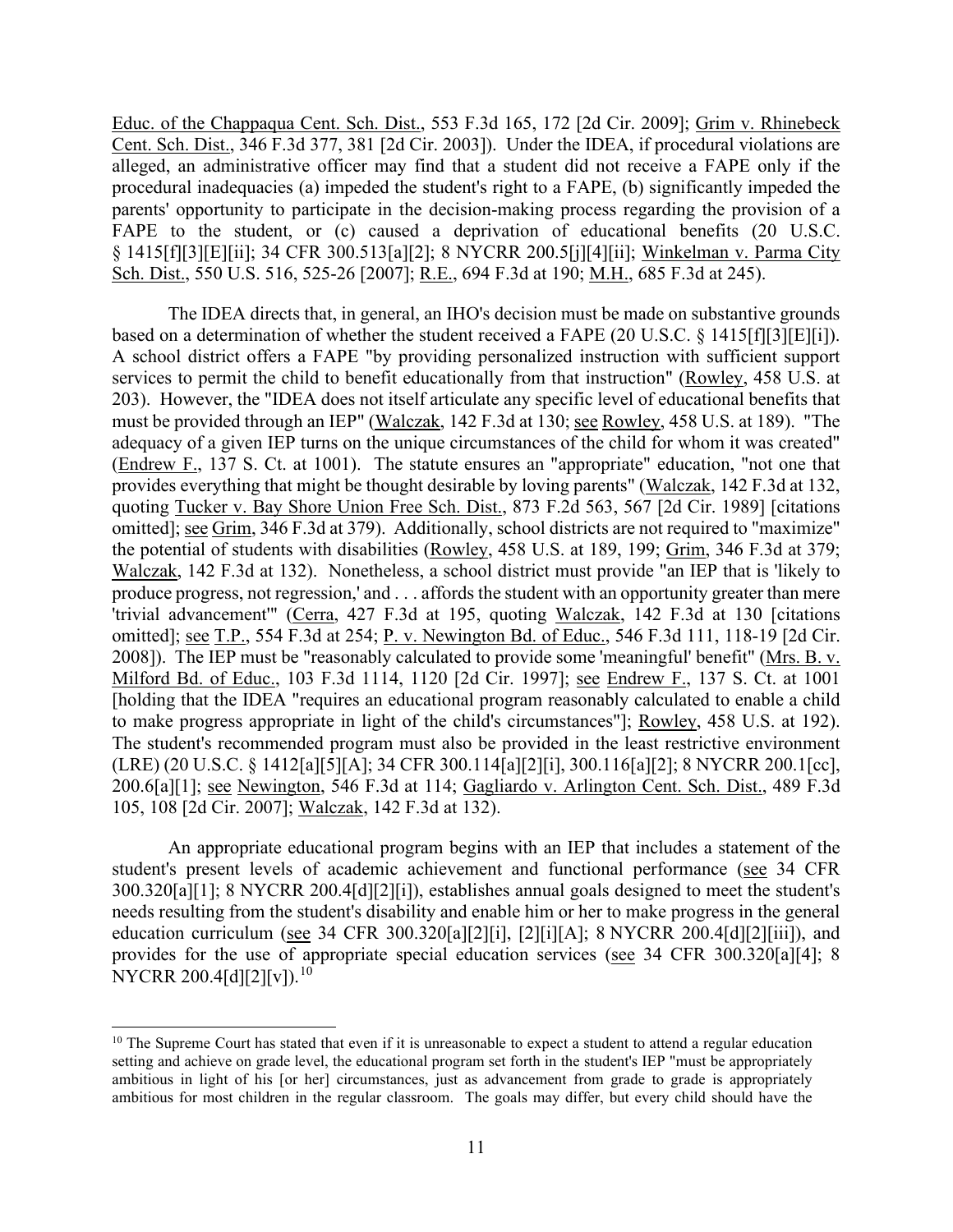70 [1985]; R.E., 694 F.3d at 184-85; T.P., 554 F.3d at 252). In Burlington, the Court found that in a proper case under the IDEA (471 U.S. at 370-71; see Gagliardo, 489 F.3d at 111; Cerra, 427 (Burlington, 471 U.S. at 370-71; <u>see</u> 20 U.S.C. § 1412[a][10][C][ii]; 34 CFR 300.148). A board of education may be required to reimburse parents for their expenditures for private educational services obtained for a student by his or her parents, if the services offered by the board of education were inadequate or inappropriate, the services selected by the parents were appropriate, and equitable considerations support the parents' claim (Florence County Sch. Dist. Four v. Carter, 510 U.S. 7 [1993]; Sch. Comm. of Burlington v. Dep't of Educ., 471 U.S. 359, 369- Congress intended retroactive reimbursement to parents by school officials as an available remedy F.3d at 192). "Reimbursement merely requires [a district] to belatedly pay expenses that it should have paid all along and would have borne in the first instance" had it offered the student a FAPE

the appropriateness of such placement (Educ. Law  $\S$  4404[1][c]; <u>see R.E.</u>, 694 F.3d at 184-85). The burden of proof is on the school district during an impartial hearing, except that a parent seeking tuition reimbursement for a unilateral placement has the burden of proof regarding

# **VI. Discussion**

# **A. Preliminary Matters**

# **1. Scope of Impartial Hearing**

 are before me for review. The IDEA and its implementing regulations provide that a party by the IHO at least five days prior to the impartial hearing (20 U.S.C. § 1415[c][2][E][i][II]; 34 Before turning to the merits of the parent's appeal, it is necessary to examine which claims requesting an impartial hearing may not raise issues at the impartial hearing that were not raised in its original due process complaint notice unless the other party agrees (20 U.S.C. § 1415[f][3][B]; 34 CFR 300.508[d][3][i], 300.511[d]; 8 NYCRR 200.5[i][7][i][a]; [j][1][ii]), or the original due process complaint is amended prior to the impartial hearing per permission given CFR 300.507[d][3][ii]; 8 NYCRR 200.5[i][7][b]).

defense to claims that were not identified in the due process complaint notice (M.H., 685 F.3d at 2d at 459 [noting that "pendency placement and appropriate placement are separate and distinct With regard to the parent's claim that the pendency program provided to the student during the 2019-20 school year was appropriate, the district argues that such claim was raised for the first time in the parent's request for review, by way of a footnote (Answer ¶ 14; see Request for Review at p. 6 n.3). The district asserts that such allegation was not contained in the parent's due process complaint notice, making it beyond the scope of the impartial hearing and this appeal (id.). The record also does not reflect the parent seeking the district's agreement to expand the scope of the impartial hearing to include such issue, the parent filing an amended due process complaint notice to add this claim, or the district having "opened the door" to this claim by raising evidence as a 250-51). Moreover, it is well settled that a student's placement pursuant to the pendency provision of the IDEA is evaluated independently from the appropriateness of the program offered the student by the CSE (Mackey, 386 F.3d at 160-61; Zvi D., 694 F.2d at 906; O'Shea, 353 F. Supp.

chance to meet challenging objectives" (Endrew F., 137 S. Ct. at 1000).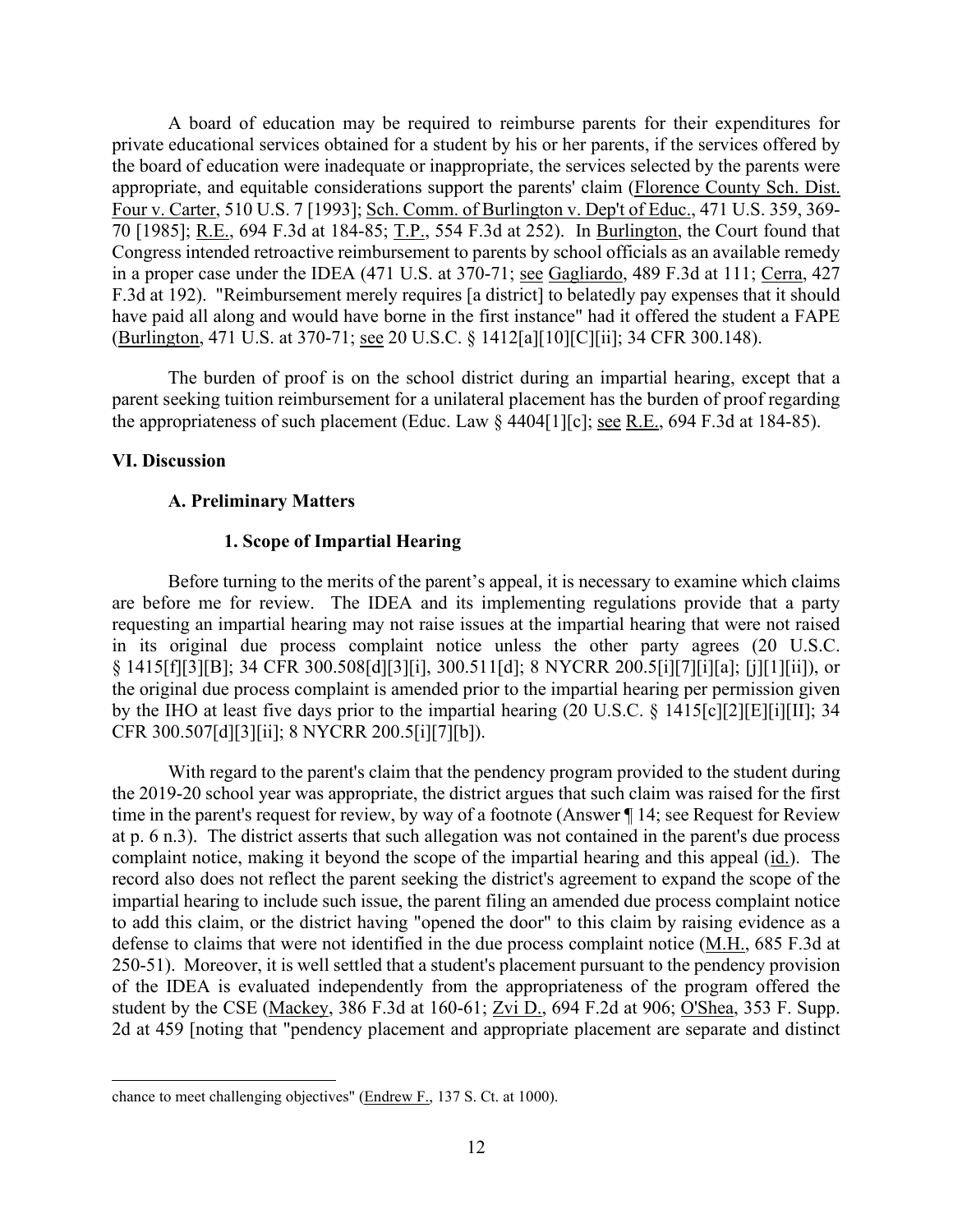concepts"]). Therefore, I will not review this issue.<sup>[11](#page-12-0)</sup> However, the distinct issues related to the appropriateness of the program offered by the CSE and suitability of the student's placement at parent with respect to the relief she currently seeks on appeal . MSA will be discussed below to the extent same is necessary to determine the claims raised by the

## **2. Scope of Review**

State regulations governing the practice before the Office of State Review requires that the parties set forth in their pleadings "a clear and concise statement of the issues presented for review and the grounds for reversal or modification to be advanced, with each issue numbered and set forth separately," and further specify that "any issue not identified in a party's request for review, answer, or answer with cross-appeal shall be deemed abandoned and will not be addressed by a State Review Officer" (8 NYCRR 279.8[c][2], [4]; <u>see</u> 8 NYCRR 279.4[a]). An IHO's decision is final and binding upon the parties unless appealed to a State Review Officer (34 CFR 300.514[a]; 8 NYCRR200.5[j][5][v]).

at \*9—\*10 [S.D.N.Y. Nov. 27, 2012 see also Cosgrove v. Bd. of Educ., 175 F. Supp. 2d 375, 385 Furthermore, the IDEA and State regulations provide that only a party who has been "aggrieved" by the decision of an IHO may appeal an IHO's decision to an SRO (20 U.S.C. § 1415[g][1]; 8 NYCRR 200.5[k][l]; see J.F. v. New York City Dep't of Educ., 2012 WL 5984915, [N.D.N.Y. 2001] [holding that "[t]he administrative appeal process is available only to a party which is 'aggrieved' by an IHO's determination"]).

 Here, the IHO also found that the district conceded it failed to provide the student a FAPE during the 2019-20 school year (IHO Decision at p. 4). Furthermore, the IHO recognized that the of its recommendation" (IHO Decision at pp. 4-5). Although that finding was not repeated once again in the decretal portion of the decision, on appeal neither party sincerely disagrees with the fact that the district did not present any evidence at all which in this case resulted in a determination that the district did not meet its burden to show that it offered the student a FAPE for the 2019-20 school year. However, the parent argues that more explicit findings should have been made, as the mootness determination caused the parent to lose her FAPE claim (Req. for Rev at pp. 4, 8). law provides that the "school district bears the burden of proof with respect to the appropriateness

<span id="page-12-0"></span> educational placement, unless the student's parents and the board of education otherwise agree, during the 1415[j]; Educ. Law §§ 4404[4]; 34 CFR 300.518[a]; 8 NYCRR 200.5[m]; <u>see Ventura de Paulino</u>, 959 F.3d at Dist., 386 F.3d 158, 163 [2d Cir. 2004], citing Zvi D. v. Ambach, 694 F.2d 904, 906 [2d Cir. 1982]); M.G. v. of Educ., 2008 WL 4890440, at \*20 [E.D.N.Y. Oct. 30, 2008]; Bd. of Educ. of Poughkeepsie City Sch. Dist. v. O'Shea, 353 F. Supp. 2d 449, 455-56 [S.D.N.Y. 2005]). Pendency has the effect of an automatic injunction, and success on the merits, and a balancing of the hardships  $(Zvi D<sub>x</sub>, 694 F.2d$  at 906; <u>see Wagner v. Bd. of Educ. of</u> 1996]). Pendency for the 2019-20 school year was determined on August 5, 2019, therefore there is no issue to be reviewed regarding the same (see Aug. 5, 2019 Interim IHO Decision at pp. 2-5). <sup>11</sup> The IDEA and the New York State Education Law require that a student remain in his or her then current pendency of any proceedings relating to the identification, evaluation or placement of the student (20 U.S.C. § 531 [2d Cir. 2020] cert. denied sub nom. Paulino v. NYC Dep't of Educ., 2021 WL 78218 (U.S. Jan. 11, 2021); T.M. v. Cornwall Cent. Sch. Dist., 752 F.3d 145, 170-71; Mackey v. Bd. of Educ. for Arlington Cent. Sch. New York City Dep't of Educ., 982 F. Supp. 2d 240, 246-47 [S.D.N.Y. 2013]; Student X v. New York City Dep't the party requesting it need not meet the requirements for injunctive relief such as irreparable harm, likelihood of Montgomery County, 335 F.3d 297, 301 [4th Cir. 2003]; Drinker v. Colonial Sch. Dist., 78 F.3d 859, 864 [3d Cir.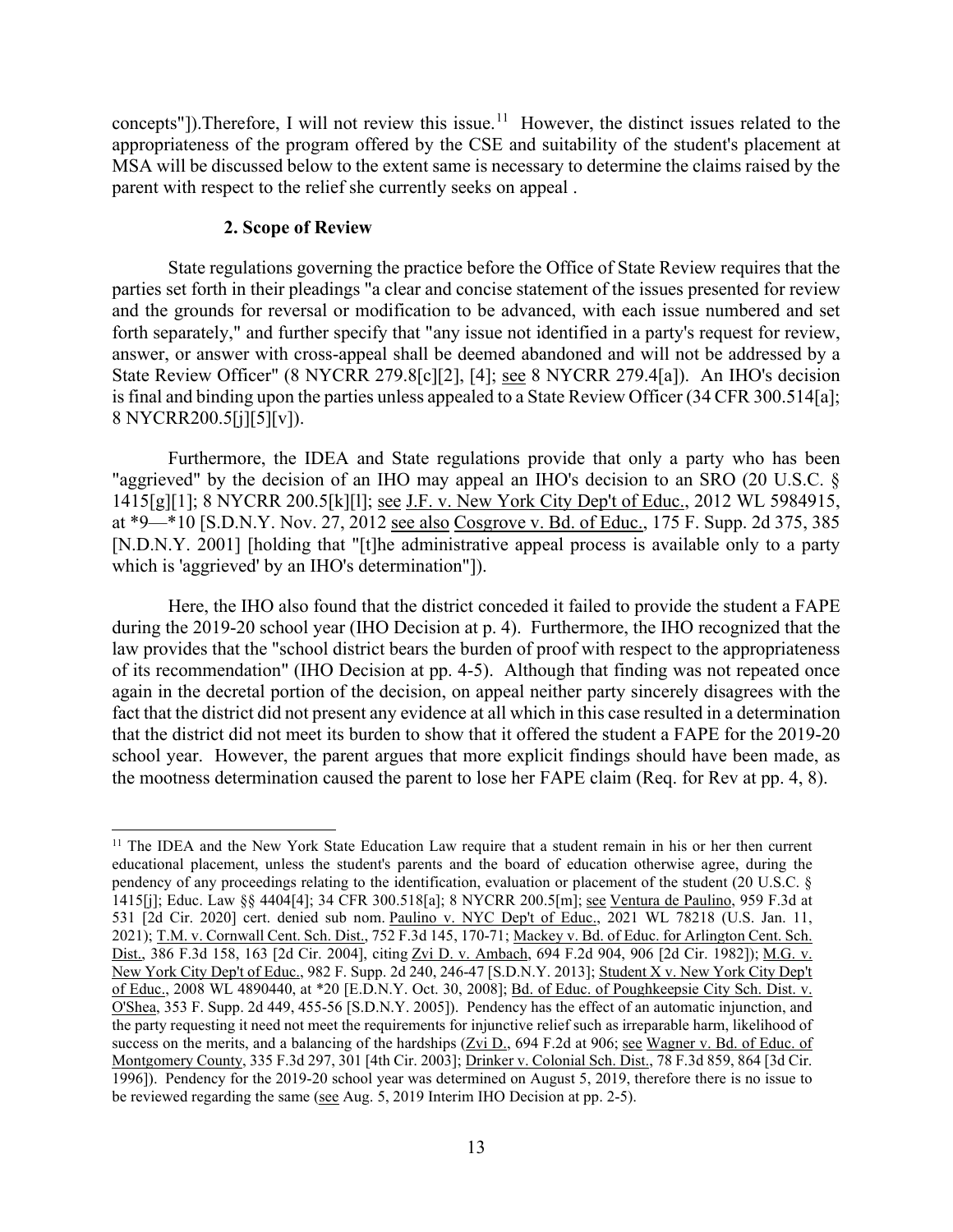I disagree. While the parent may have preferred a more detailed rulings, the IHO's final decision resolved the issue of FAPE entirely in the parent's favor; therefore, the parent is not entitled to appeal this portion of the IHO's decision (see D.N. v. New York City Dep't of Educ., 905 F. Supp. 2d 582, 588 [S.D.N.Y. 2012] [holding that the parent obtained all the relief she sought and therefore was not aggrieved and had no right to cross-appeal any portion of the IHO decision, including unaddressed issues]).

 designed to meet the student's special education needs" (IHO Decision at pp. 3-4). The parent own testimony, as well as the testimony of three additional witnesses supported the appropriateness of MSA (Req. for Rev. at p. 5). Here, the finding made by the IHO relating to education needs and that be benefited from it, which findings were not appealed by the district.<sup>[12](#page-13-0)</sup> As such, the finding that parent met the second **Burlington/Carter** criterion has also become final Similarly with regard, to the appropriateness of the student's unilateral placement at MSA, the IHO stated that he did "not doubt that [the student] benefitted from the program and services he received at MSA and in the home ABA program and that the program and services were argues that although the IHO made an implicit finding regarding MSA being appropriate, he did not explicitly find that the parent's placement at MSA with 1:1 home ABA instruction was appropriate, despite the parent presenting sufficient evidence for such ruling (Req. for Rev. at p. 6). The parent asserts on appeal that the thirty-three exhibits she submitted into the record and her MSA's programming and the home-based ABA programming, although brief and slightly muddled with his mootness statements, was sufficiently clear to support a determination in favor of the parent because he "had no doubt" that the private programming addressed the student's special and binding on the parties and will not be reviewed on appeal (34 CFR 300.514[a]; 8 NYCRR 200.5[j][5][v]; see M.Z. v. New York City Dep't of Educ., 2013 WL 1314992, at \*6-\*7, \*10 [S.D.N.Y. Mar. 21, 2013]).

 The parent has also alleged that the district committed systemic violations (i.e., engaging various state and federal laws (Parent Ex. A ¶¶ 1-2, 61, 74-76; Req. for Rev. at pp. 7-9) which she asserts should have been determined by the IHO However, regardless of whether the IHO under the IDEA and Article 89 of the Education Law (Educ. Law § 4404[2] [providing that SROs in predetermination; discriminating based upon disability, and applying blanket policies that prevent CSEs from recommending appropriate school placements and services) and violations of addressed any of these allegations, an SRO lacks jurisdiction to consider a parent's challenge to an IHO's failure or refusal to rule on section 504, section 1983, ADA claims, or claims with respect to alleged systemic violations, as an SRO's jurisdiction is limited by State law to matters arising review IHO determinations "relating to the determination of the nature of a child's handicapping condition, selection of an appropriate special education program or service and the failure to provide such program"]). Generally, "systemic violations [are] to be addressed by the federal courts," as opposed to "technical questions of how to define and treat individual students' learning disabilities, which are best addressed by administrators" (Levine v. Greece Cent. Sch. Dist., 2009 WL 261470, at \*9 [W.D.N.Y. 2009], aff'd, 353 Fed. App'x 461 [2d Cir. Nov. 12, 2009]). Likewise, as compensatory damages are not available in the administrative forum under the IDEA, neither an IHO nor an SRO has jurisdiction to award any remedy for a claim under section 1983 (see

<span id="page-13-0"></span> unlike the first criterion, the district ignores the IHO's statements about MSA and the home-based ABA services  $12$  The district seems to be of the opinion that the IHO did not rule on the second Burlington/Carter criterion, but, (and record citations to the parent's evidence in this case) that are averse to the district.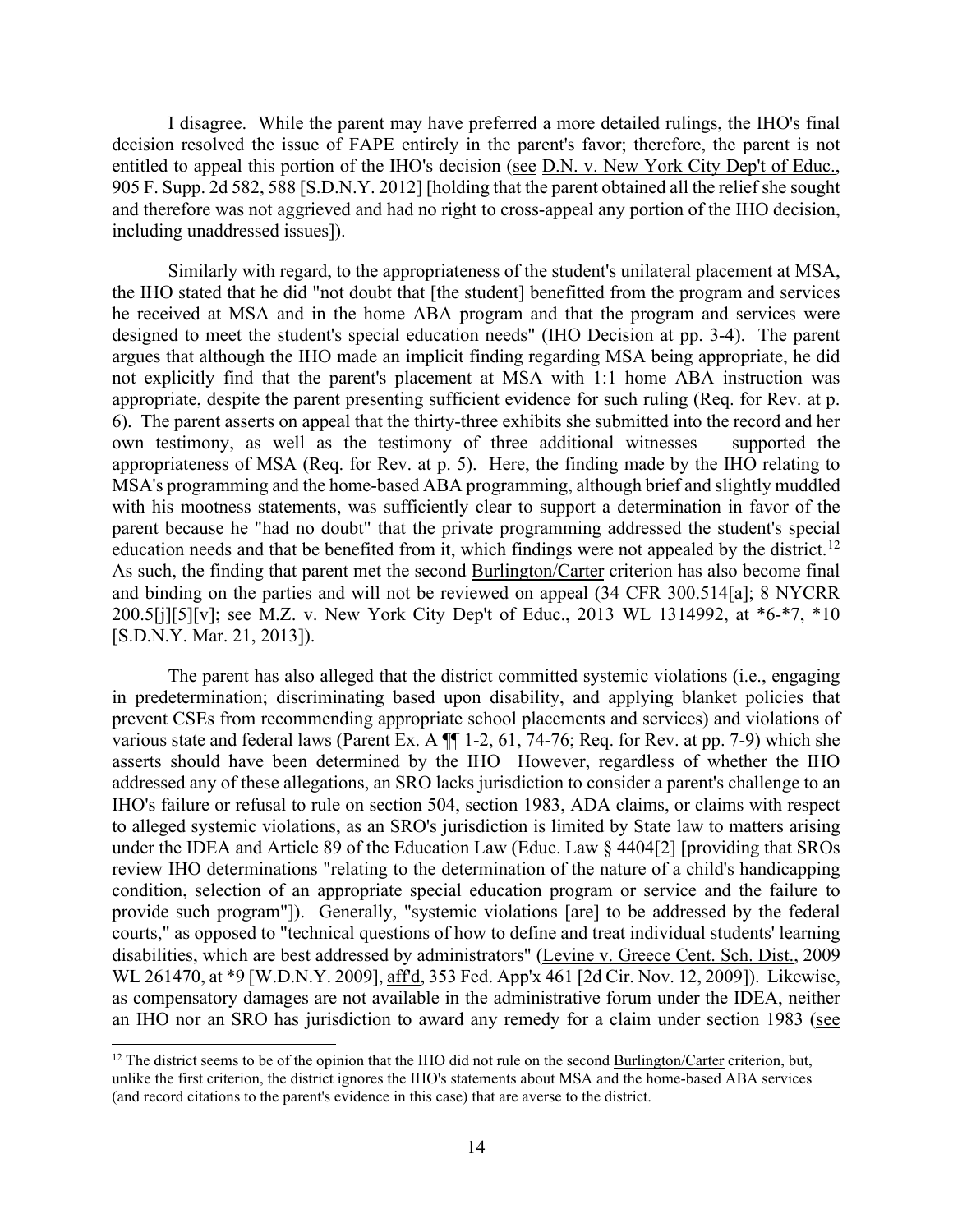be further addressed.<sup>13</sup> Taylor v. Vt. Dep't of Educ., 313 F.3d 768, 786 n.14 [2d Cir. 2002]; Polera v. Bd. of Educ. of Newburgh Enlarged City Sch. Dist., 288 F.3d 478, 483 [2d Cir. 2002]; see R.B. v. Bd. of Educ. of the City of New York, 99 F. Supp. 2d 411, 418 [S.D.N.Y. 2000]). Courts have also recognized that the Education Law makes no provision for State-level administrative review of IHO decisions with regard to section 504 (see A.M. v. New York City Dep't of Educ., 840 F. Supp. 2d 660, 672 & n.17 [E.D.N.Y. 2012] [noting that "[u]nder New York State education law, the SRO's jurisdiction is limited to matters arising under the IDEA or its state counterpart"], aff'd, 513 Fed. App'x 95 [2d Cir. 2013]; see also F.C. v. New York City Dep't of Educ., 2016 WL 8716232, at \*11 [S.D.N.Y. Aug. 5, 2016]). Therefore, even if the IHO had addressed these claims, an SRO would have no jurisdiction to review any portion of a parent's claims regarding section 504, section 1983, ADA claims, or systemic violations or policy claims, and accordingly such claims will not

# **3. Mootness**

 The parent appeals the IHO finding that the parent received all the requested relief for the 2019-20 school year under pendency which effectively rendered the case moot on the merits.

 moot. The parent further argues that the IHO erred by raising the issue of mootness sua sponte because the parent was denied the opportunity to present evidence establishing that her claims warranted a review on the merits, which amounted to a violation of her due process rights. The parent argues that her claims are not moot as she did not receive all the relief that she requested during the impartial hearing, which is demonstrated by the fact that the IHO ordered some relief, namely for the district to review the student's need for assistive technology and arrange for the provision of the same. However, the parent asserts that such claim remains unresolved, as the district had not repaired or replaced the student's assistive technology device. Additionally, the parent asserts that her claim for the reimbursement of her tuition deposit for MSA was not

York City Dep't of Educ., 2008 WL 4890440, at \*12 [E.D.N.Y. Oct. 30, 2008]; J.N. v. Depew v. Daines, 19 N.Y.3d 1087, 1090 [2012]; Hearst Corp. v. Clyne, 50 N.Y.2d 707, 714 [1980]). In 2010]; Patskin, 583 F. Supp. 2d at 428-29; J.N., 2008 WL 4501940, at \*3-\*4; but see A.A. v. The dispute between parties must at all stages be "real and live," and not "academic," or it risks becoming moot (Lillbask v. State of Conn. Dep't of Educ., 397 F.3d 77, 84 [2d Cir. 2005]; see Toth v. City of New York Dep't of Educ., 720 Fed. App'x 48, 51 [2d Cir. Jan. 2, 2018]; F.O. v. New York City Dep't of Educ., 899 F. Supp. 2d 251, 254 [S.D.N.Y. 2012]; Patskin v. Bd. of Educ. of Webster Cent. Sch. Dist., 583 F. Supp. 2d 422, 428 [W.D.N.Y. 2008]; Student X v. New Union Free Sch. Dist., 2008 WL 4501940, at \*3-\*4 [W.D.N.Y. Sept. 30, 2008]; see also Coleman general, cases dealing with issues such as desired changes in IEPs, specific placements, and implementation disputes may become moot at the end of the school year because no meaningful relief can be granted (see, e.g., V.M. v. N. Colonie Cent. Sch. Dist., 954 F. Supp. 2d 102, 119-21 [N.D.N.Y. 2013]; M.S. v. New York City Dep't of Educ., 734 F. Supp. 2d 271, 280-81 [E.D.N.Y.] Walled Lake Consol. Schs., 2017 WL 2591906, at \*6-\*9 [E.D. Mich. June 15, 2017] [considering the question of the "potential mootness of a claim for declaratory relief"]). Administrative

<span id="page-14-0"></span><sup>&</sup>lt;sup>13</sup> The parent appears to acknowledge such jurisdictional limitations on appeal by stating that "the IHO dismissed claims over which he had no and/or failed to assume jurisdiction, that is, section 504 and Section 1983 claims, as well as systemic claims" (Req. for Rev. at p. 1).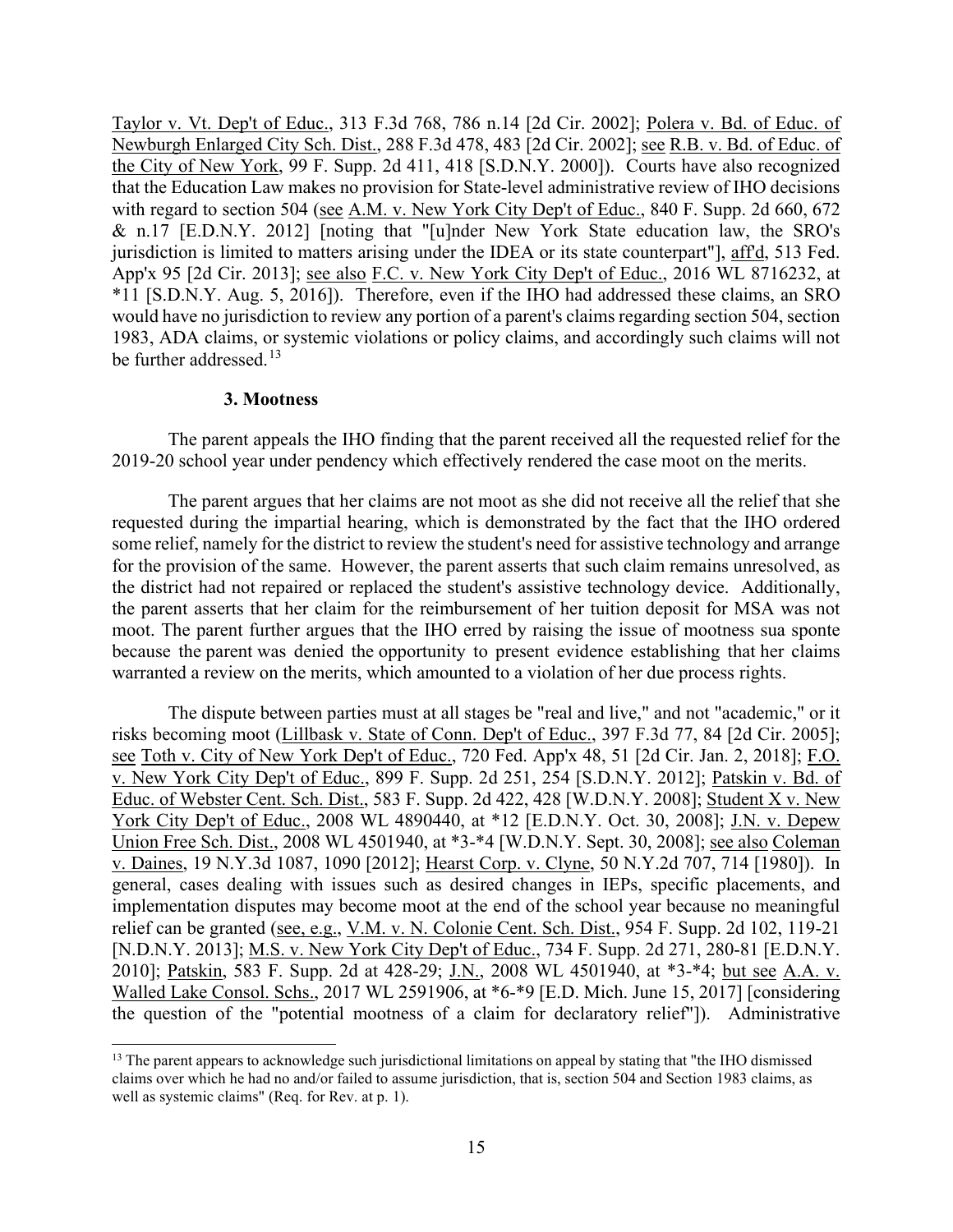decisions rendered in cases that concern such issues that arise out of school years since expired may no longer appropriately address the current needs of the student (see Daniel R.R. v. El Paso Indep. Sch. Dist., 874 F.2d 1036, 1040 [5th Cir. 1989]; Application of a Child with a Disability, Appeal No. 07-139; Application of the Bd. of Educ., Appeal No. 07-028; Application of a Child with a Disability, Appeal No. 06-070; Application of a Child with a Disability, Appeal No. 04- 007).

IEP was written, if the conduct complained of is "capable of repetition, yet evading review" (see process (see Lillbask, 397 F.3d at 85). Controversies are "capable of repetition" when there is a more than theoretically possible (Murphy, 455 U.S. at 482; Russman v. Bd. of Educ. of Enlarged However, a claim may not be moot despite the end of a school year for which the student's Honig v. Doe, 484 U.S. 305, 318-23 [1988]; Toth, 720 Fed. App'x at 51; Lillbask, 397 F.3d at 84- 85; Daniel R.R., 874 F.2d at 1040). The exception applies only in limited situations (City of Los Angeles v. Lyons, 461 U.S. 95, 109 [1983]), and is severely circumscribed (Knaust v. City of Kingston, 157 F.3d 86, 88 [2d Cir. 1998]). It must be apparent that "the challenged action was in its duration too short to be fully litigated prior to its cessation or expiration" (Murphy v. Hunt, 455 U.S. 478, 482 [1982]; see Knaust, 157 F.3d at 88). Many IEP disputes escape a finding of mootness due to the short duration of the school year facing the comparatively long litigation reasonable expectation that the same complaining party would be subjected to the same action again (Weinstein v. Bradford, 423 U.S. 147, 149 [1975]; Toth, 720 Fed. App'x at 51; see Hearst Corp., 50 N.Y.2d at 714-15). To create a reasonable expectation of recurrence, repetition must be City Sch. Dist. of City of Watervliet, 260 F.3d 114, 120 [2d Cir. 2001]). Mere speculation that the parties will be involved in a dispute over the same issue does not rise to the level of a reasonable expectation or demonstrated probability of recurrence (Russman, 260 F.3d at 120; but see A.A., 2017 WL 2591906, at \*7-\*9 [finding that the controversy as to "whether and to what extent the [s]tudent can be mainstreamed" constituted a "recurring controversy [that] will evade review during the effective period of each IEP for the [s]tudent"]; see also Toth, 720 Fed. App'x at 51 [finding that a new IEP that did not include the service requested by the parent established that the parent's concern that the prior IEP would be repeated was not speculative and the "capable of repetition, yet evading review" exception to the mootness doctrine applied]). However, generally, courts have taken a dim view of dismissing a Burlington/Carter reimbursement case as moot because all of the relief has been obtained through pendency (see, e.g., New York City Dep't of Educ. v. S.A., 2012 WL 6028938, at \*2-\*3 [S.D.N.Y. Dec. 4, 2012]).

 and placement reflected in both decisions (Aug. 5, 2019 Interim IHO Decision at pp. 4-5). Therefore, the district was directed by the IHO to pay the student's tuition at MSA with a 1:1 week of ABA in the student's home (id. at p. 4). The district was ordered to fund the student's agreed to by the parties (*id.* at p. 4). Contrary to the parent's contention, such order would have The student's pendency placement for this proceeding was set forth in the IHO's interim August 2019 decision, which provided that the prior un-appealed impartial hearing decision dated April 10, 2018 and an un-appealed pendency decision, dated July 31, 2018, constituted the student's pendency placement and also noted that the student was currently attending the program paraprofessional, assistive technology, related services, special transportation, and 15 hours per placement at MSA retroactive to the filing of the due process complaint notice on July 1, 2019, and the start of the 2019-20 extended school year and continue until the matter was completed or required the district to reimburse the parent for the student's tuition deposit. Accordingly, as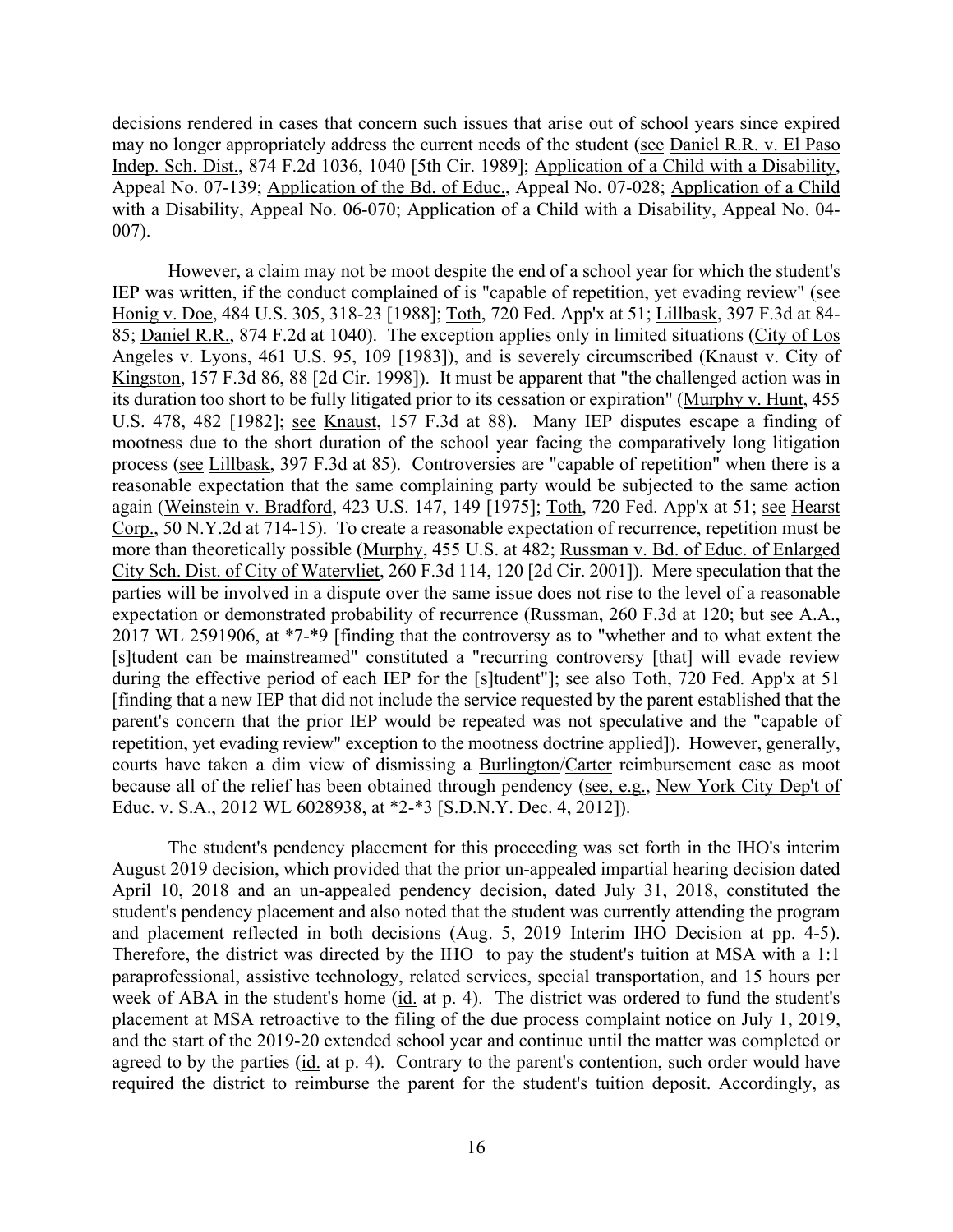determined by the IHO, the parent received all relief that had been requested (IHO Decision at pp. 3-5).

 recommending a placement for the student, the IEP process, and failure to provide and recommend in the past she had contested the district failing to create an IEP recommending an 8:1+2 classroom and 1:1 instruction using ABA and failing to provide assistive technology (Req. for Rev. at p. 5). and 1:1 instruction using ABA and failing to provide assistive technology (Req. for Rev. at p. 5). However, neither can be said to be evading review nor that they can reasonably be expected to be repeated. First, as stated above, the appropriateness of MSA for the student had already been determined in a proceeding relating to the 2017-18 school year (Parent Ex. B at pp. 3-4). Even further, the appropriateness of MSA for the student was deemed appropriate in this matter when services he received at MSA and in the home ABA program and that the program and services were designed to meet the student's special education needs" (IHO Decision at pp. 3-4). Second, the district does not appeal the findings made by the IHO that the district failed to offer a FAPE or that MSA provided an appropriate placement for the student. Additionally, it is unclear why it 2019-20 school year (Req. for Rev. at p. 6). The fact that the student may eventually be reassessed Turning next to the possible application of the "capable of repetition yet evading review" exception to mootness, the parent asserts that the district repeated past conduct associated with appropriate assistive technology for the student (Req. for Rev. at pp. 2-4). The parent asserts that the IHO implicitly found that he did "not doubt that [the student] benefitted from the program and was necessary to have a finding that the pendency order for the 2019-20 school year was appropriate, when there had already been a determination as to the appropriateness of MSA for the in accordance with the IDEA is also not a sufficient basis to overcome a finding of mootness (see M.S. ex rel. M.S. v. New York City Dep't of Educ., 734 F. Supp. 2d 271, 280 [E.D.N.Y. 2010]).

 Finally, the parent attempts to fault the district for unreasonably extending the litigation in in good faith (Req. for Rev. at p. 3). The parent asserts that the student "should not be punished with a dismissal for mootness where a significant portion of the delay in the proceedings was due and each extension "shall be for no more than 30 days" (8 NYCRR 200.5[j][5][i]).<sup>14</sup> Absent a this matter for over nine months, asserting that the district was not attempting to settle this matter to [the district]" (Req. for Rev. at p. 3). The district asserts that the parties merely "reached an impasse" (Answer ¶ 4). When a parent files a due process complaint notice, the impartial hearing or prehearing conference must commence within 14 days of the IHO receiving the parties' written waiver of the resolution meeting, or the parties' written notice that mediation or a resolution meeting failed to result in agreement, or the expiration of the 30-day resolution period; unless the parties agree in writing to continue mediation at the end of the resolution period (8 NYCRR 200.5[j][3][iii][b][1]-[4]). An IHO is required to render a decision not later than 45 days after the expiration of the resolution period (34 CFR 300.510[b], [c]; 300.515[a]; 8 NYCRR 200.5[j][5]), unless an extension has been granted at the request of either party (34 CFR 300.515[c]; 8 NYCRR 200.5[j][5][i]). Extensions may be granted consistent within regulatory constraints; the IHO must ensure that the hearing record includes documentation setting forth the reason for each extension, compelling reason or a specific showing of substantial hardship, "a request for an extension shall not be granted because of school vacations, a lack of availability resulting from the parties' and/or representatives' scheduling conflicts, avoidable witness scheduling conflicts or other similar

<span id="page-16-0"></span><sup>&</sup>lt;sup>14</sup> During this impartial hearing, State regulation had provided for extensions beyond 30 days but for no more than 60 days during the time that "schools are closed pursuant to an Executive order issued by the Governor pursuant to a State of emergency for the COVID-19 crisis" (8 NYCRR 200.5[j][5][i]).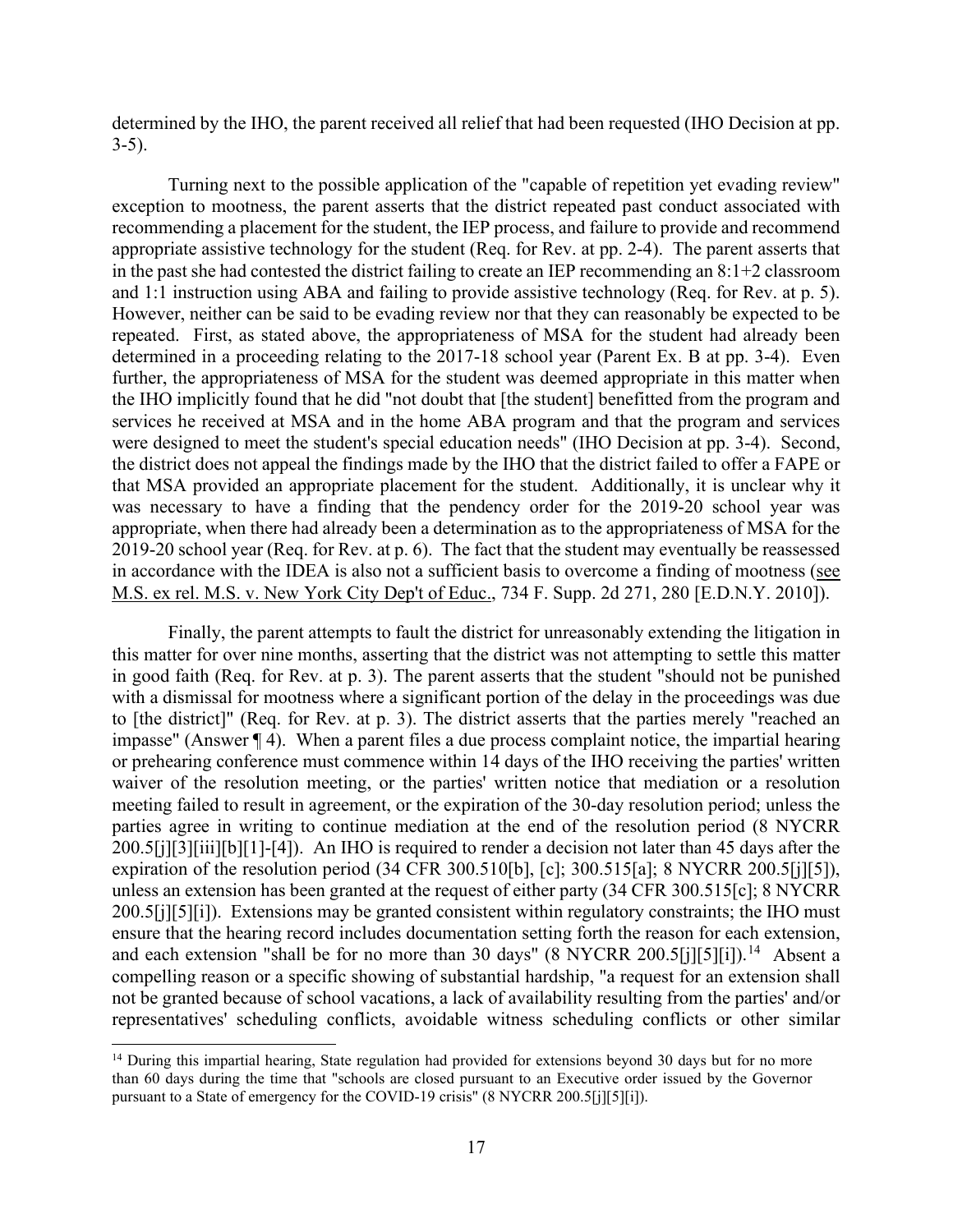reasons" (8 NYCRR 200.5[j][5][iii]). Moreover, an IHO "shall not rely on the agreement of the parties as a basis for granting an extension" (id.).

toward settlement through the exchange of documents (see Tr. p. 35). Neither party has provided a clear description of the steps in the settlement process undertaken or detailed the substance of There are several status updates in the hearing record up to and including during the February 2020 hearing date in which the counsel for the parents asserts that progress was made their confidential settlement negotiations, and neither side seems inclined engage in that kind of disclosure in this forum. So it is not clear what the parent's counsel expects the undersigned to do with unsupported accusations of bath faith negotiations or what further reimbursement relief the parent would be entitled to under IDEA even assuming such accusations were true. Unsurprisingly, the parent points to no IDEA caselaw on the subject of bad faith negotiations while matters are pending in an administrative tribunal because there is likely none at all.

 taking nearly two and a half years. Some of the delay was attributable to the parties' efforts to 10, 2021 to render a determination, well over a year after the final hearing date which occurred on July 13, 2020 and the record was closed in October 2020. In the end, as noted above, the parent technology which was addressed by the IHO and is further addressed below. In view of the forgoing, a finding as to who bears the most fault for the long duration of this proceeding, which This case was undoubtedly delayed beyond the timeframe envisioned by Congress, instead settle the case. Even further, it is concerning that the IHO in this matter waited until December received, through pendency, all of the relief sought in her closing brief that an administrative hearing officer is authorized to grant under IDEA, with the limited exception of the assistive was at least in part due to the parties' attempts at settlement, would be an unproductive endeavor at this juncture.

## **VII. Relief- Assistive Technology Devices**

 However, the parent also challenges the IHO's rejection of the parent's request to order replacement of the student's assistive technology devices , in favor of ordering the district to "review with parent's counsel and the parent the [assistive technology] that [the student] currently [assistive technology]" (Req. for Rev. at p. 7; IHO Decision at p. 5). Specifically, the parent argues student in March 2017 when considering her request for replacement devices, despite such evaluative document having been admitted as evidence  $(id.)$ .<sup>15</sup> needs according to the [assistive technology] evaluation… and arrange for the provision of such that the IHO failed to consider an assistive technology evaluation that had been conducted of the

 First, it is undisputed that the district conceded it denied the student a FAPE for the 2019- 20 school year; however, the hearing record is equally clear that the specific assistive technology device problem was raised by the parent for the first time on the last day of the impartial hearing in the form of a request for replacement devices from the district due to developments in "the last

<span id="page-17-0"></span><sup>&</sup>lt;sup>15</sup> Pursuant to the IDEA, a district must conduct an evaluation of a student where the educational or related CFR 300.303[a][2]; 8 NYCRR 200.4[b][4]); however, a district need not conduct a reevaluation more frequently services needs of a student warrant a reevaluation or if the student's parent or teacher requests a reevaluation (34 than once per year unless the parent and the district otherwise agree and at least once every three years unless the district and the parent agree in writing that such a reevaluation is unnecessary (8 NYCRR 200.4[b][4]; see 34 CFR 300.303[b][1]-[2]).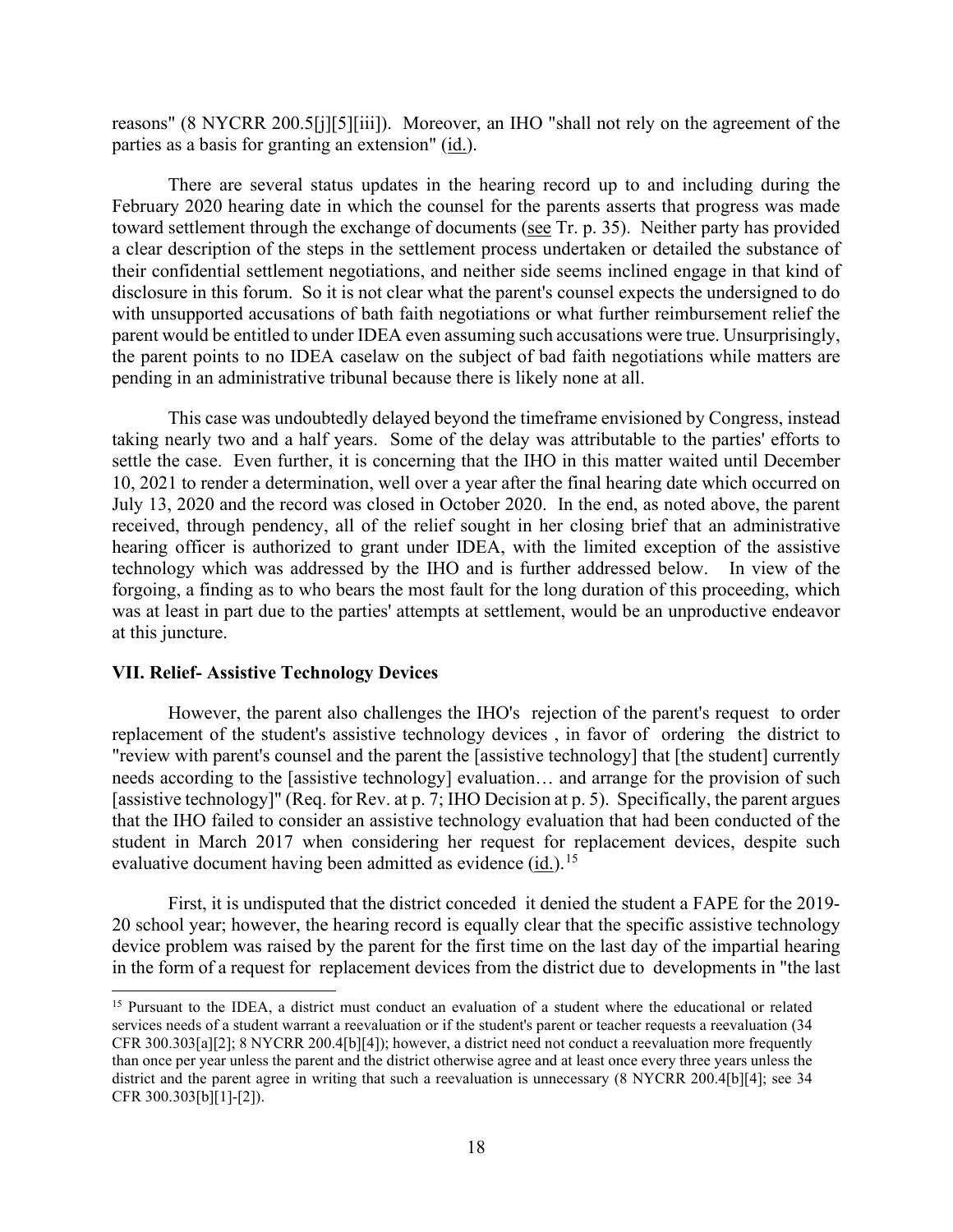several weeks," that is, nearly a year after the due process complaint was filed in this case (Tr. pp. NYCRR 200.5[i][7][i][a]; [j][1][ii]), and however well intentioned, it was not proper to raise new overturn the IHO and order new devices as part of this proceeding. 84-86; Parent Ex. A at p. 1). As explained above, a party requesting an impartial hearing may not raise issues at the impartial hearing that were not raised in its original due process complaint notice unless the other party agrees (20 U.S.C. § 1415[f][3][B]; 34 CFR 300.508[d][3][i], 300.511[d]; 8 problems with the student's devices at the end of the impartial hearing. On this basis I decline to

85-86; see generally Parent Ex. B). A review of the IHO decision indicates that the March 2017 assistive technology assessment was submitted into the underlying record for that proceeding district to "provide and/or fund [assistive technology] supports and services" (Parent Ex. B pp. 3- 4). To the extent that the parent may be seeking to enforce an IHO's order, it must be noted that hearing officers, much less to enforce decisions of the courts (see Educ. Law §§ 4404[1][a]; [2]; that IHOs do not retain jurisdiction to enforce their orders and that a party who receives a favorable The parent tries to evade this problem by bootstrapping the issue of new replacement devices to prior IHO orders from years past. During the hearing, counsel for the parent asserted that an earlier impartial hearing decision associated with the 2017-18 school year specifically identified all the assistive technology devices and support that the student was to receive (Tr. pp. (Parent Ex. B pp. 3-4). However, the IHO did not state whether she was ordering all the assistive technology recommended therein (Parent Ex. B pp. 3-4). Rather the IHO merely ordered the neither IHOs nor SROs have authority to enforce prior decisions rendered by administrative see, e.g., A.R. v. New York City Dep't of Educ., 407 F.3d 65, 76, 78 n.13 [2d Cir. 2005] [noting administrative determination may enforce it in court]; A.T. v. New York State Educ. Dep't, 1998 WL 765371, at \*7, \*9-\*10 & n.16 [E.D.N.Y. Aug. 4, 1998] [noting that SROs have no independent "administrative enforcement" power and granting an injunction requiring the district to implement a final SRO decision]).

 development of his communication and academic skills (Parent Ex. GG at pp. 1, 7, 18). It was recommended that the student be provided with a 9.7-inch iPad Pro to serve as the student's AAC support for communication, a 12.9-inch iPad Pro for the student's basic assistive technology tool noise cancelling headphones, and multiple software applications (*id.* at pp. 8-15). To be sure, the evidence shows that the March 2017 assistive technology evaluation determined that the student was an excellent candidate for assistive technology, namely "a range of light to high technological based communication and academic interventions" for the for education, assistive technology support services, accessories for the recommended devices,

 implemented the evaluator's recommendations (Tr. p. 93). Furthermore, a progress report for the parent also testified that when the assistive technology provided by the district ceased being operable, the district failed to replace the same despite repeated requests (Tr pp. 87-98; see generally Parent Ex. GG).<sup>[16](#page-18-0)</sup> But these events were not the subject of this proceeding, and during While the parent tries to cast the issue as a failure to implement the March 2017 recommendations, this is belied by the evidence because the parent herself testified that the district period from September 2019 to December 2019 reflected the student's use of the communication software to supplement, support, and augment his verbal language (Parent Ex. BB at p. 1). The

<span id="page-18-0"></span><sup>&</sup>lt;sup>16</sup> The parent alleged that the March 2017 assistive technology assessment should have been relied upon to order replacement assistive technology for the student (Tr. p. 92, Req. for Rev. at pp. 7; see generally Parent Ex. GG).